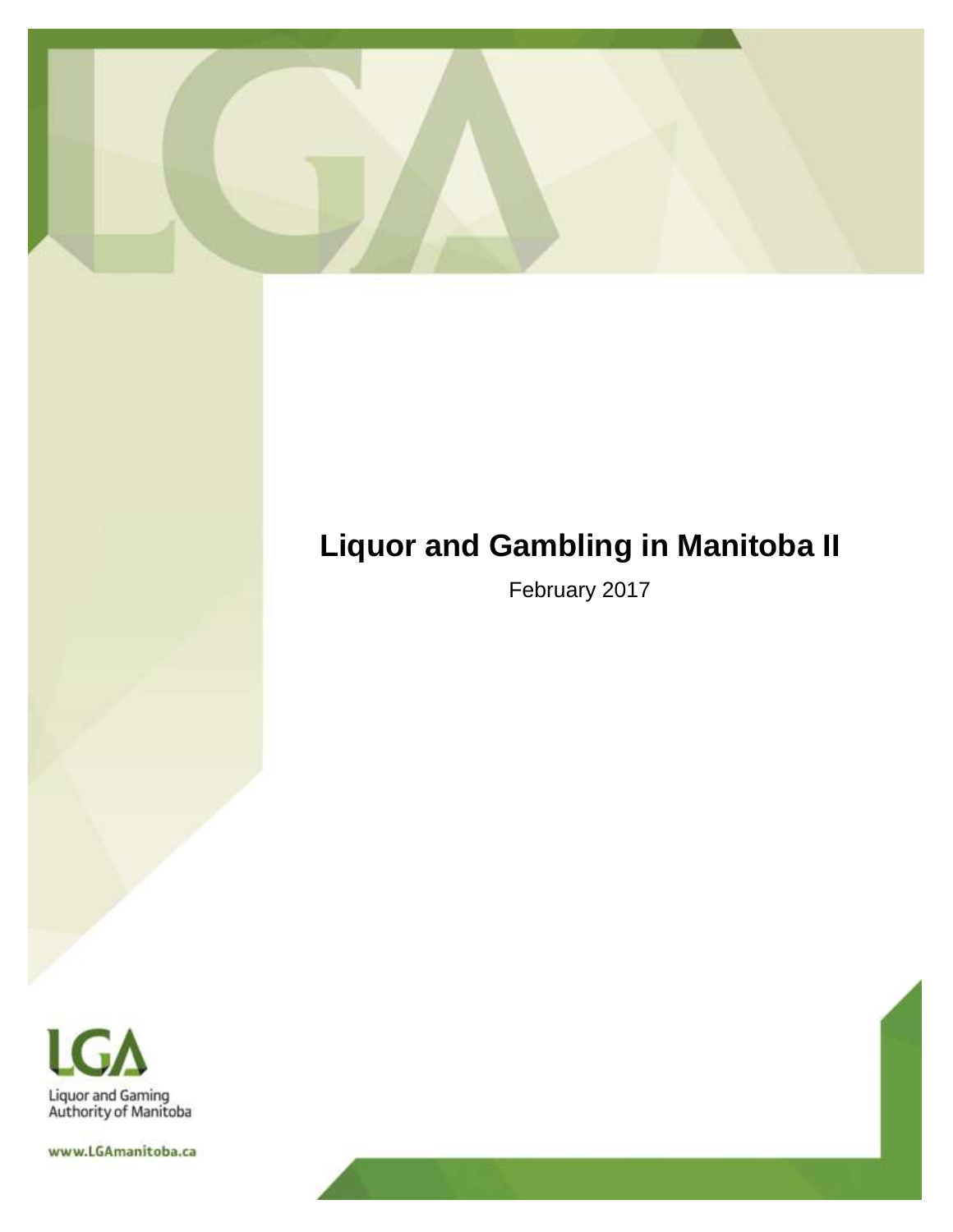# **EXECUTIVE SUMMARY**

In June 2016, the Liquor and Gaming Authority of Manitoba (LGA) conducted a survey of 1,200 adult Manitobans to gather information about their liquor- and gambling-related knowledge and activities. The LGA conducts provincial prevalence surveys every three years to monitor changes in population behaviours, and is pleased to note that this series of surveys has become a key source for statistics on liquor and gambling in Manitoba.

The results show that the majority of Manitobans both drink liquor and gamble, and that they do so responsibly. Three quarters of Manitobans reported drinking in the past year, motivated primarily by social reasons. Manitobans are aware of strategies to reduce risks related to liquor consumption, with 86% always using at least one responsible drinking strategy to protect themselves. Pre-planning transportation, for example by calling a taxi or having a designated driver when drinking, remains the most popular strategy.

In 2014, Manitoba's liquor control framework was completely overhauled for the first time since 1956, with a focus on  $21^{st}$  century expectations for consumer choice, social responsibility, public safety and red tape reduction as the cornerstones of modern regulation. At the time, changes such as eliminating advertising prohibitions, eliminating dining room food to liquor ratios, and introducing family-friendly options for beverage rooms prompted some concern that these loosened regulations would increase problematic liquor consumption. Overall, the current results show that liquor consumption and responsible behaviours have remained stable since these were benchmarked in 2013, prior to the introduction of the more flexible regulatory regime. This highlights the need to continue to conduct population surveys as a way to monitor the impact of regulatory changes.

Information about the impact of age on responsible drinking from the 2013 *Liquor and Gambling in Manitoba* survey allowed the LGA to develop its province-wide "Know My Limits" campaign to teach young adult Manitobans about the national low-risk drinking guidelines. Despite the high use of responsible drinking strategies, the current results show that many Manitobans continue to exceed these national guidelines on a regular basis. Also, nearly 20% of Manitobans are at increased risk for experiencing alcohol-related harm. While these findings are comparable to results from other jurisdictions, they indicate that the LGA's public education initiatives to promote low-risk drinking continue to be necessary.

Switching the focus to gambling behaviours, nearly three quarters of Manitobans reported gambling in the past year. This represents a slight decline since 2013, and a continuation of the downward trend noted since 2010, when 85% of Manitobans were classified as gamblers. The most popular forms of gambling are stable, with their relative popularity unchanged since 2004

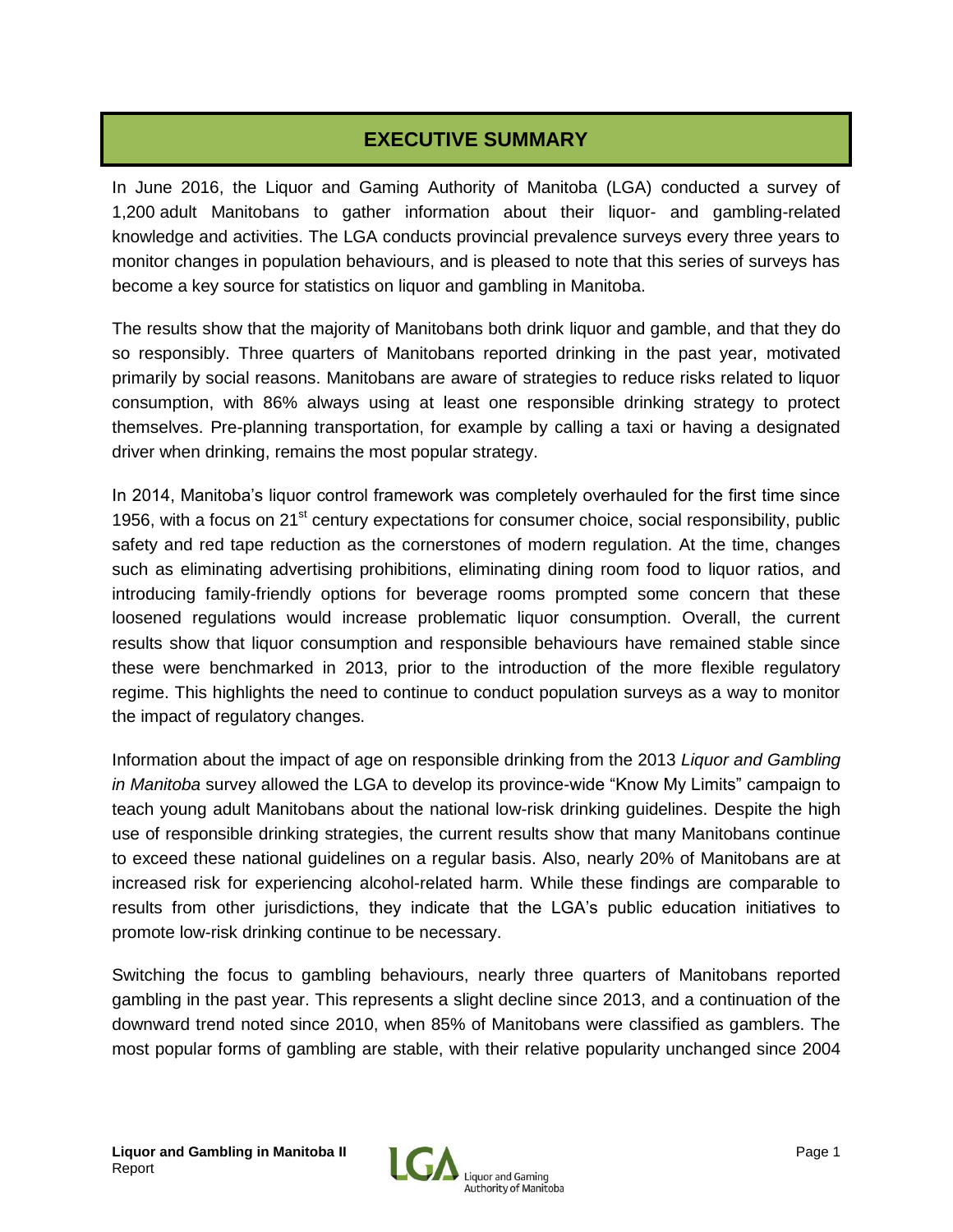and betting money online continuing to be the least popular gambling activity (1.5%). The LGA measured daily fantasy sports<sup>1</sup> participation for the first time in 2016, and the rate (2.0%) is comparable to the low level of online gambling activity.

The results show that Manitobans gamble mainly for entertainment or fun, and that the majority of Manitobans' gambling behaviour indicates that they are not at risk of experiencing harm. The rates of problem gambling (0.2%) are lower than the last available measures from 2013 (0.8%), as are the rates of people at moderate risk of experiencing gambling-related harm (0.3%, compared to 1.2% in 2013). While most Manitobans set gambling limits; the proportions that set at least one responsible gambling limit decreased, from 74% in 2013 to 68% in 2016. Further analysis revealed that men and older adults would stand to benefit most from targeted responsible gambling public education initiatives.

Manitobans recognize that liquor and gambling are consumer products that carry risk and require special oversight, and they expect the LGA to regulate these in the public interest. The LGA strives to be neutral and balanced in its regulatory role, and uses empirical evidence to guide its operational and social responsibility initiatives. This survey's comprehensive results about the province's liquor consumption and gambling patterns will be used to inform the LGA's regulatory activities, including the development of gambling-related public education materials and the continued development of the curriculum for the LGA's Smart Choices responsible service certification. The survey will be repeated next in 2019, as collecting similar data at different time points allows the LGA to chronicle the changing impact of its social responsibility initiatives and to monitor the evolution of Manitobans' liquor- and gambling-related knowledge and behaviours.



<sup>1</sup> Daily fantasy sports refers to playing for money on websites such as DraftKings or FanDuel. Players pay to build a hypothetical team of professional athletes from a particular league or competition, and then earn points based on the athletes' actual performance in real-world games. Daily fantasy sports are played over shorter time periods than traditional fantasy sports, such as a week or a single competition.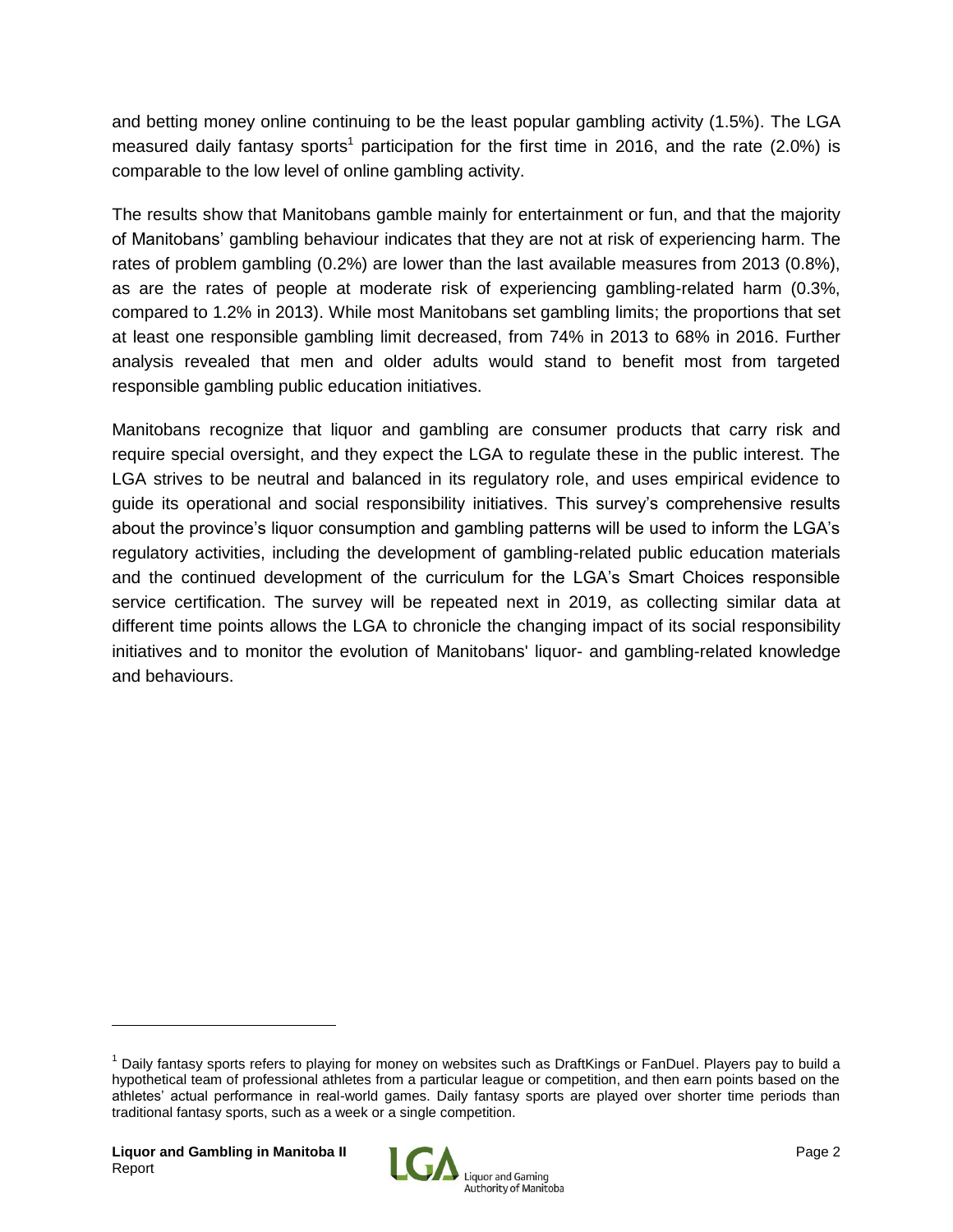# **RESULTS**

This report is intended for the LGA's broad stakeholders, including government policymakers, liquor and gambling regulators and operators, and the Manitoba public. As such, it does not present test statistics or statistical significance levels, although readers with an interest in research are welcome to contact the LGA for these details. Data are weighted to account for any deviations from Statistics Canada population characteristics. All relationships presented in this report are statistically significant, with p-values less than .05. Appendix A provides methodological information about the study.

# **LIQUOR**

# **WHO DRINKS IN MANITOBA?**

The survey began by asking participants how often they drank alcoholic beverages in the past 12 months. The LGA defined a standard drink for survey participants as either:

- one regular bottle or can of beer or one glass of draft beer;
- one glass of wine or one wine cooler; or
- one straight or mixed drink with 1.5 ounces of liquor.

Using this definition, 75.3% of Manitobans reported drinking alcoholic beverages in the past 12 months. Past-year liquor consumption was slightly higher (79.3%) in 2013, although this may be due to differences in who answered the survey. The results are similar to the most recent *Canadian Tobacco, Alcohol and Drug Use Monitoring Survey*, which classified 75.2% of Manitobans as past-year drinkers, consistent in comparison to other provinces (Health Canada 2016). Most participants reported moderate liquor consumption: three quarters drank once a week or less, and over 90% drank two to three times a week or less, as shown in Table 1. Beer and wine were the most commonly consumed beverages. In the past year, of those who drank:

- 50.7% drank beer
- 44.9% drank wine
- 31.8% drank straight liquor
- 21.3% drank mixed drinks or cocktails
- 11.0% drank coolers
- 5.4% drank other alcoholic beverages such as cider

| Table 1 |  |  | Drinking frequency (How often did you drink alcoholic beverages during the past 12 months?) |
|---------|--|--|---------------------------------------------------------------------------------------------|
|---------|--|--|---------------------------------------------------------------------------------------------|

|                                    | Never/ | Less than<br>once a<br>month | Once a<br>month | 2-3 times a<br>month | Once a<br>week | 2-3 times a<br>week | 4-6<br>times a<br>week | Every<br>day |
|------------------------------------|--------|------------------------------|-----------------|----------------------|----------------|---------------------|------------------------|--------------|
| Past-<br>year<br>drinking<br>rates | 24.7%  | 16.8%                        | 8.8%            | 13.1%                | 11.1%          | 16.5%               | 5.2%                   | 3.8%         |

Note: Total percentages across rows may not equal 100% due to rounding.

Although most differences are small, some demographic groups reported more frequent drinking. In particular, males reported a higher drinking frequency than females. These

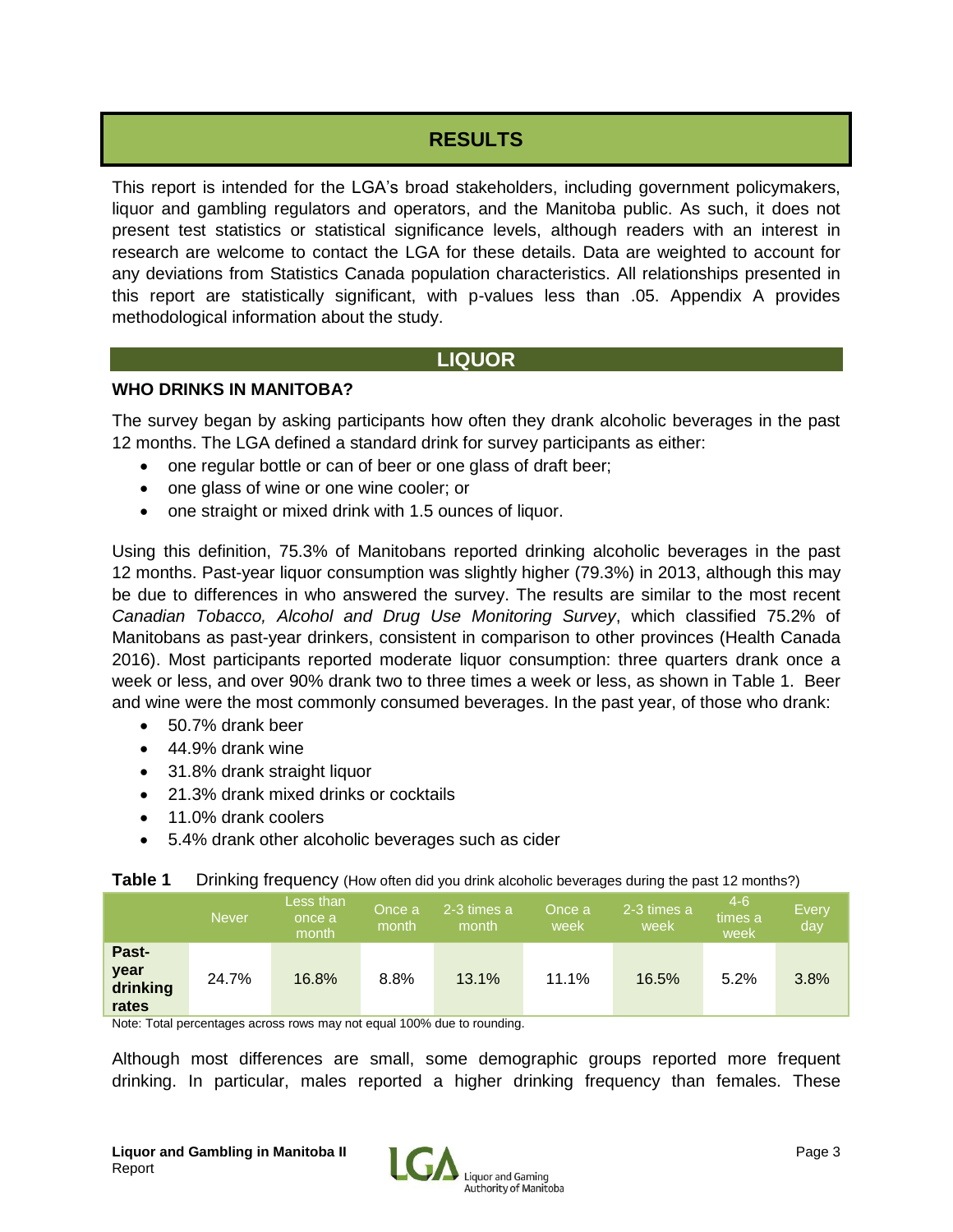differences, illustrated in Table 2, indicate that 72.4% of females drank liquor in the past year, compared to 78.4% of males.

|                | Never | Less than<br>once a<br>month | Once a<br>month | 2-3 times a<br>month | Once a<br>week | 2-3 times a<br>week | l4-6<br>times a<br>week | Every<br>day |
|----------------|-------|------------------------------|-----------------|----------------------|----------------|---------------------|-------------------------|--------------|
| <b>Males</b>   | 21.6% | 10.5%                        | $9.0\%$         | 11.9%                | 14.6%          | 20.4%               | 7.0%                    | 5.1%         |
| <b>Females</b> | 27.6% | 22.9%                        | 8.7%            | 14.2%                | 7.8%           | 12.7%               | 3.4%                    | 2.6%         |

Note: Total percentages across rows may not equal 100% due to rounding.

Drinking behaviour also differed by employment status. Employed participants (both full- and part-time), retirees and students all reported higher rates of drinking than participants who were unemployed or otherwise out of the labour force. Financial resources and liquor consumption have a direct relationship; that is, people with higher household incomes reported more drinking than those with lower incomes.

Current results did not replicate the regional differences in drinking behaviours observed in 2013. The survey also did not find an association between age and general liquor consumption, despite the impact of age as an important predictor of drinking behaviours (Kuntsche, Knibbe, Gmel & Engels 2005; Norman, Bennet & Lewis 1998).

# **WHY DO MANITOBANS DRINK?**

Knowing the reasons why people drink provides insight into behaviour and help inform public education. Participants were asked about their reasons for drinking liquor in two ways. First, an unprompted open-ended question asked for their main motivation, to explore their top-of-mind responses. As Figure 1 shows, Manitobans drink primarily for social reasons, but also because they enjoy the feeling or taste of liquor, or they drink for fun.





<sup>&</sup>lt;sup>2</sup> The *Other* category includes responses such as "to quench thirst", "to feel a high", "to forget worries or reduce stress", "for health reasons", "out of habit", "helps when feeling depressed or nervous" and "to help sleep".

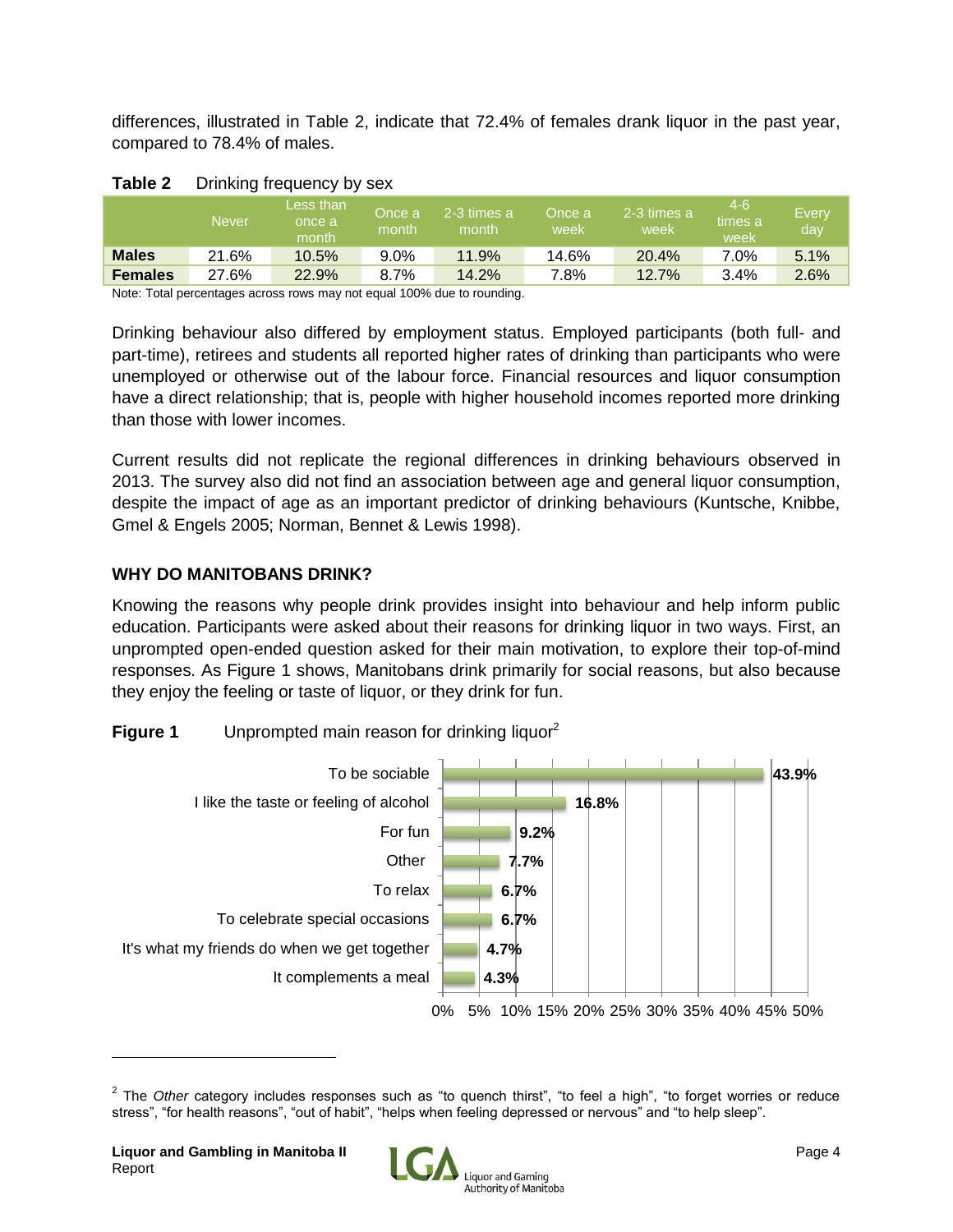Next, the survey asked Manitobans how often they drink liquor for 15 specific reasons, as shown in Table 3. The Drinking Motives Questionnaire (DMQ), a commonly used survey instrument, provided questions that measure the enhancement, social and coping aspects of drinking motives (Cooper, Russell, Skinner & Windle 1992). Social motives were the most commonly endorsed among the three types of motives. Many participants also reported that they drink "because it's fun" or "to relax". A sophisticated understanding of the motives behind liquor consumption will allow the LGA to tailor educational messaging to people with different underlying reasons for drinking.

| $1.54$ and $1.57$ is an individually internet $(2.11)$                 |                          |                  |       |                            |
|------------------------------------------------------------------------|--------------------------|------------------|-------|----------------------------|
| Thinking about all the times you<br>drink, how often do you drink      | Never or<br>almost never | <b>Sometimes</b> | Often | Almost always<br>or always |
| <b>SOCIAL MOTIVES</b>                                                  |                          |                  |       |                            |
| As a way to celebrate?                                                 | 10.7%                    | 55.0%            | 20.1% | 14.2%                      |
| To be sociable?                                                        | 17.5%                    | 45.5%            | 19.1% | 17.9%                      |
| Because it is customary on special<br>occasions?                       | 24.4%                    | 47.6%            | 15.2% | 12.8%                      |
| Because it makes a social gathering<br>more enjoyable?                 | 26.9%                    | 47.9%            | 15.0% | 10.2%                      |
| Because it is what most of your<br>friends do when you get together?   | 36.3%                    | 38.2%            | 13.5% | 12.0%                      |
| <b>ENHANCEMENT MOTIVES</b>                                             |                          |                  |       |                            |
| Because it's fun?                                                      | 34.5%                    | 39.8%            | 13.5% | 12.1%                      |
| Because it makes you feel good?                                        | 47.9%                    | 36.6%            | 8.9%  | 6.6%                       |
| Because you like the feeling?                                          | 49.1%                    | 33.8%            | 9.1%  | 7.9%                       |
| Because it's exciting?                                                 | 73.9%                    | 19.6%            | 3.5%  | 3.0%                       |
| To get high?                                                           | 84.9%                    | 11.3%            | 1.6%  | 2.2%                       |
| <b>COPING MOTIVES</b>                                                  |                          |                  |       |                            |
| To relax?                                                              | 34.7%                    | 46.5%            | 9.3%  | 9.4%                       |
| To cheer up when you're in a bad<br>mood?                              | 80.0%                    | 16.6%            | 0.8%  | 2.6%                       |
| Because you feel more self-<br>confident or sure of yourself?          | 83.5%                    | 13.2%            | 1.6%  | 1.7%                       |
| Because it helps when you feel<br>depressed or nervous?                | 84.1%                    | 13.1%            | 1.0%  | 1.8%                       |
| To forget your worries?                                                | 85.4%                    | 11.2%            | 1.4%  | 1.9%                       |
| Note: Total perceptages across rows may not equal 100% due to reunding |                          |                  |       |                            |

### **Table 3** Frequency of drinking motives (DMQ)

Note: Total percentages across rows may not equal 100% due to rounding.

# **DO MANITOBANS DRINK RESPONSIBLY?**

As the LGA's mandate includes promoting responsible drinking, a significant portion of the survey questions explored this concept in some depth with participants.

Although promoting the responsible consumption of liquor is a newer regulatory responsibility for the LGA, many tools and resources have been available from other organizations, including the Addictions Foundation of Manitoba and the former Manitoba Liquor Control Commission. Three-quarters (75.9%) of Manitobans reported that they can recall seeing or hearing about tools or resources to drink responsibly.

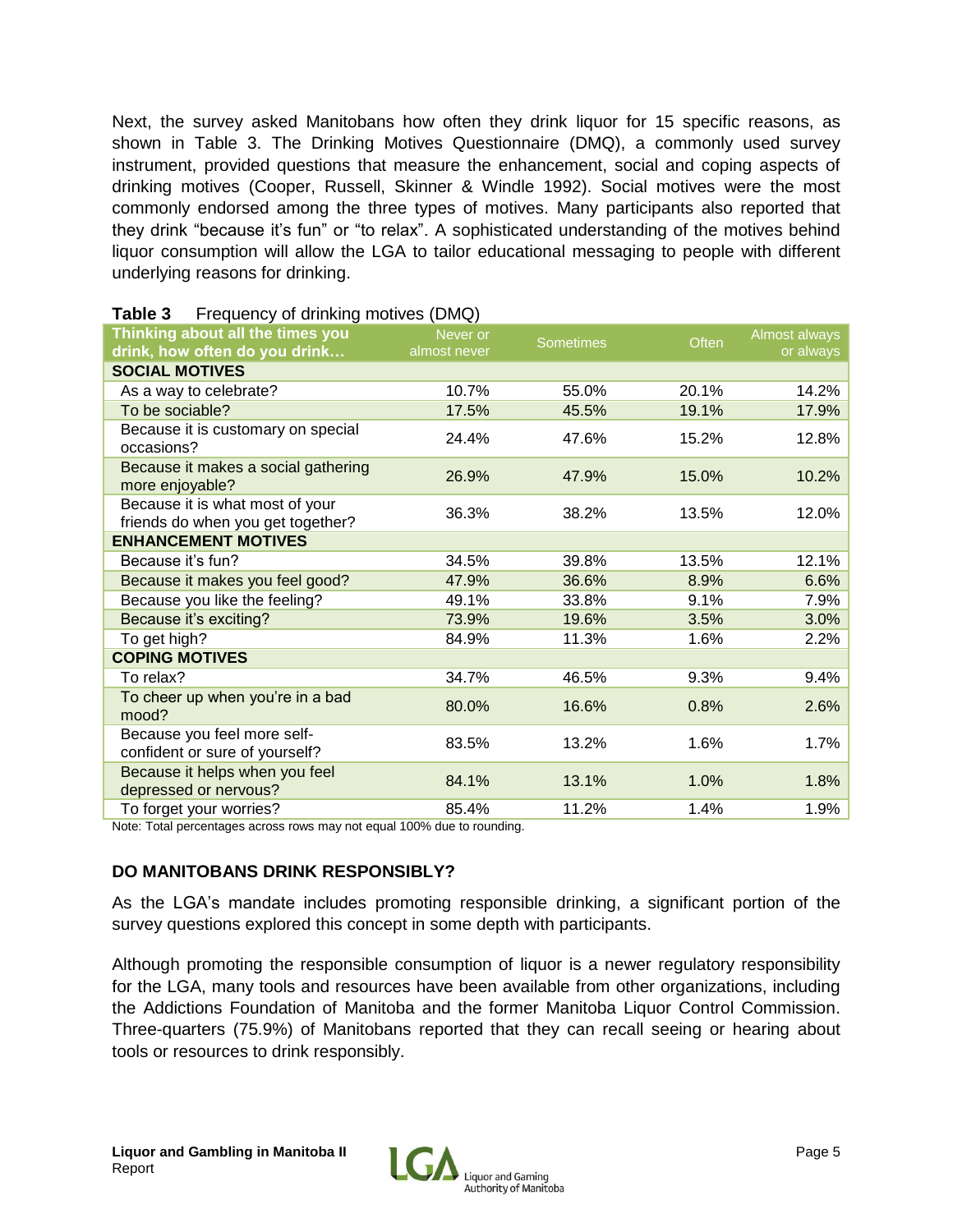There were demographic differences among participants regarding whether or not they remembered seeing or hearing responsible consumption messages. Recall was slightly higher among those between the ages of 35 and 64, and those with more years of education. Employed people and those reporting higher income were also more likely to remember responsible drinking resources. Manitobans residing outside of Winnipeg, in Brandon in particular, were also more likely to remember resources for responsible drinking. When asked to describe the tools or resources, the majority of Manitobans said that they had seen or heard advertisements on television or radio, as shown in Figure 2.



**Figure 2** Recall of tools or resources that promote responsible drinking<sup>3</sup>

Participants were next asked how often they use a series of strategies for responsible drinking. As Table 4 shows, pre-planning transportation is the most commonly used strategy, with 65.2% of Manitobans reporting always calling a taxi or having a designated driver when they have been drinking. The proportion of Manitobans who use this strategy is highest among those in the 18 to 24 year old age group; 76.9% of these young adults report always pre-planning their transportation and another 12.4% report doing so often.

The responsible drinking strategies were analyzed to examine whether Manitobans combine multiple strategies when consuming liquor. This analysis revealed that 86.3% of Manitobans reported always using at least one of the strategies in Table 4 when drinking alcoholic



<sup>3</sup> Percentages exceed 100% due to multiple responses. The *Other* category includes responses such as "websites", "washrooms", "set limits", "Manitoba Public Insurance (MPI)" and "check stops / police".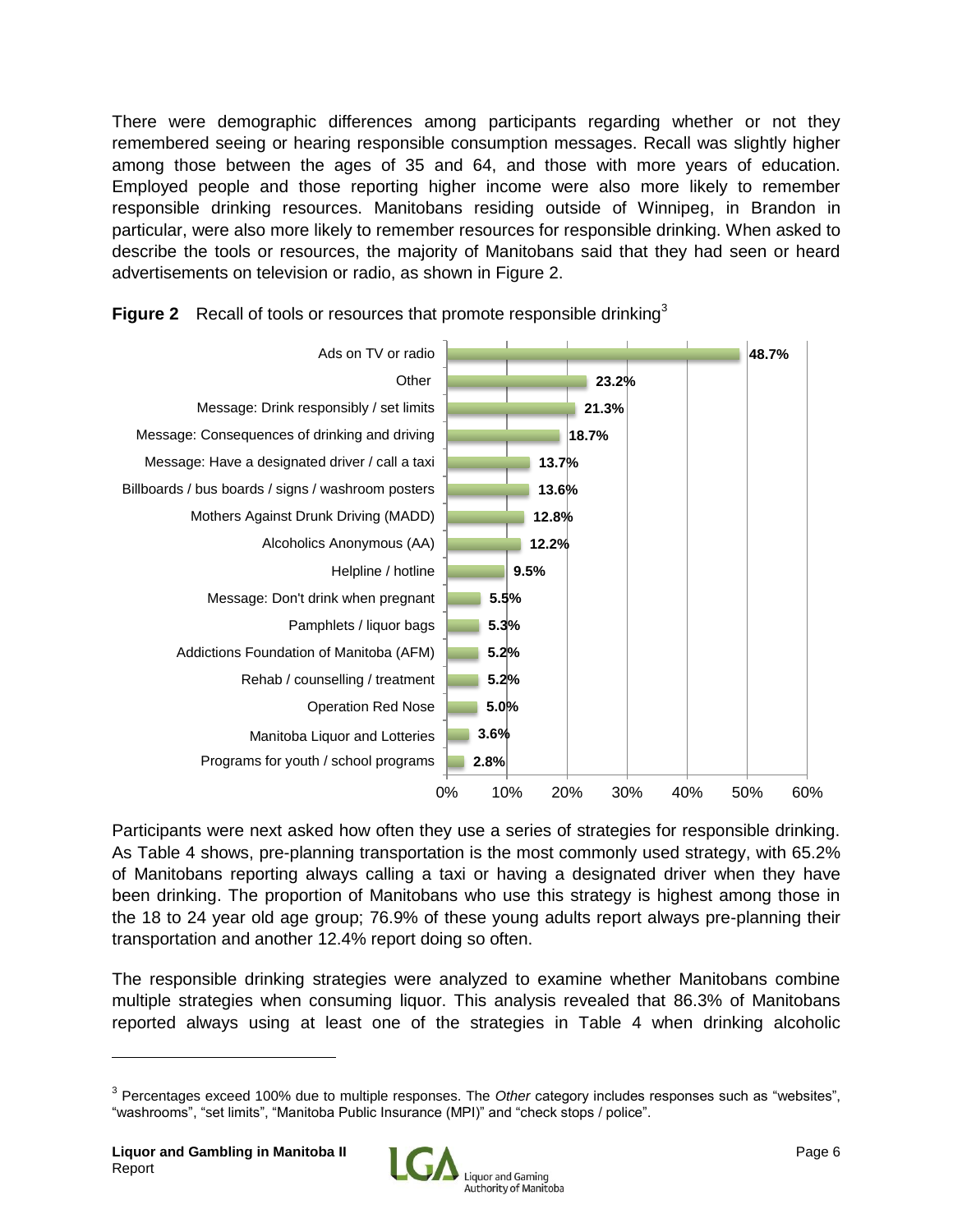beverages. On average, Manitobans who drink reported always using 2.8 of these strategies<sup>4</sup>, and slightly more women than men reported always using at least one strategy. These findings are similar to survey results from 2013, indicating a stable understanding of responsible drinking strategies exists amongst Manitobans.

| Do you                                                                                                       | No/Never | Rarely | <b>Sometimes</b> | Often | Always |
|--------------------------------------------------------------------------------------------------------------|----------|--------|------------------|-------|--------|
| Pre-plan your transportation,<br>for example by planning to call<br>a taxi or having a designated<br>driver? | 17.5%    | 2.0%   | 6.1%             | 9.3%  | 65.2%  |
| Limit the number of drinks you<br>have on one occasion?                                                      | 15.0%    | 3.8%   | 18.2%            | 16.2% | 46.8%  |
| Count or keep track of the<br>number of drinks you have?                                                     | 35.9%    | 5.3%   | 9.9%             | 11.2% | 37.7%  |
| Make a point of eating while<br>you drink alcohol?                                                           | 15.0%    | 2.2%   | 22.7%            | 24.1% | 36.1%  |
| Refuse a drink you are offered<br>because you don't want it?                                                 | 6.6%     | 3.6%   | 35.2%            | 19.6% | 35.1%  |
| Consider your age, body<br>weight and health when<br>determining you limits?                                 | 57.3%    | 4.7%   | 11.0%            | 6.7%  | 20.2%  |
| Alternate between alcoholic<br>and non-alcoholic drinks?                                                     | 38.6%    | 4.2%   | 24.8%            | 16.2% | 16.3%  |
| Drink low-alcohol drinks?                                                                                    | 45.5%    | 7.5%   | 26.4%            | 8.5%  | 12.1%  |
| Plan non-drinking days every<br>week to avoid developing a<br>habit?                                         | 75.8%    | 2.6%   | 5.3%             | 4.4%  | 11.9%  |

| Table 4 | Frequency of responsible drinking strategies |  |
|---------|----------------------------------------------|--|
|---------|----------------------------------------------|--|

Note: Total percentages across rows may not equal 100% due to rounding.

In 2011, the Canadian Centre on Substance Abuse published national low-risk alcohol drinking guidelines to help promote a culture of moderation related to liquor consumption (Butt, Beirness, Gliksman, Paradis & Stockwell, 2011). Survey questions examined Manitobans' awareness of the guidelines and the extent to which they follow the two guidelines that apply to all Canadians. These are:

- **Weekly drinking guideline:** Reduce the long-term health risks associated with liquor consumption (e.g. increased risk of cancer, seizures, stroke, pancreatitis, cirrhosis, and high blood pressure) by drinking no more than 10 (for women) or 15 (for men) alcoholic beverages per week; and
- **Special occasion drinking guideline:** Reduce acute risks associated with liquor consumption (e.g. increased risk of alcohol poisoning, injuries associated with motor vehicle crashes or violent behaviour, and social embarrassment), by drinking no more than three (for women) or four (for men) alcoholic beverages on any single occasion.

The results indicate that Manitobans continue to have limited awareness of these guidelines. In 2016, 8.6% of Manitobans recalled the guidelines compared to only 6.1% in 2013, but this small difference may be due to randomness. No demographic groups were more or less likely to recall



 $4$  Median = 3.0 strategies.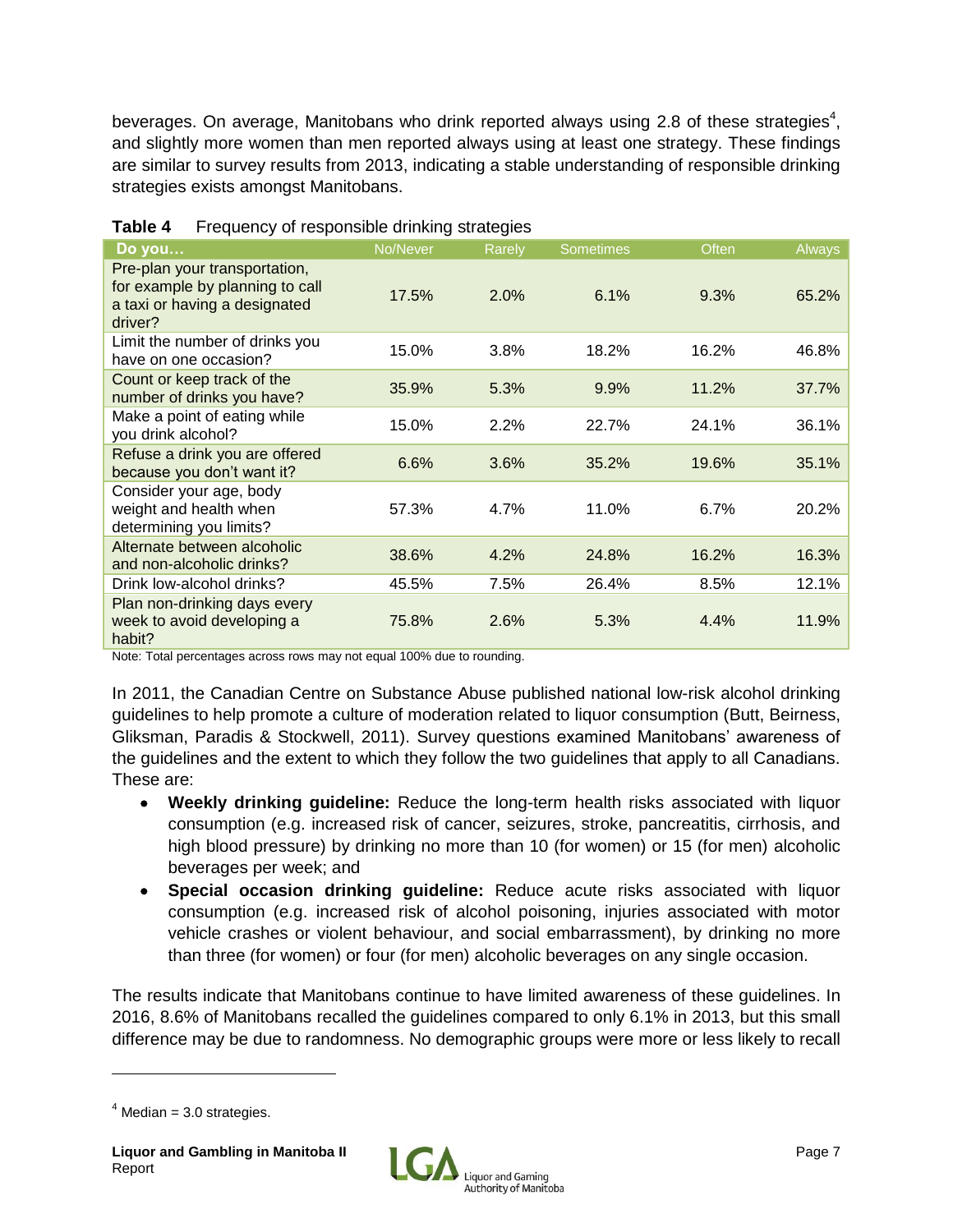the guidelines. As Tables 5 and 6 show, many Manitobans reported drinking in excess of the low-risk drinking guidelines.

Among Manitobans who drank during the past year, 33.3% exceeded the weekly drinking guideline and 59.6% exceeded the special occasion drinking guideline. These indicators are measured differently than the national *Canadian Tobacco, Alcohol and Drug Use Monitoring Survey* (Health Canada 2016), which measures liquor consumption over the previous week, while the LGA measures over a 12-month period; as such the proportions are not comparable. Still, as the tables show, the majority of people who exceed these low-risk alcohol drinking guidelines reported doing so infrequently.

|                                 | <b>Never</b> | 1-5 times a | $6 - 11$ times |       | Once a 2-3 times a | Every   |
|---------------------------------|--------------|-------------|----------------|-------|--------------------|---------|
|                                 |              | vear        | a vear         | month | month              | week    |
| All past-year drinkers          | 66.7%        | 13.3%       | 2.8%           | 6.9%  | 5.7%               | $4.6\%$ |
| <b>Men:</b> 15 or more drinks   | 60.9%        | $15.0\%$    | 2.0%           | 8.5%  | $7.4\%$            | 6.2%    |
| <b>Women: 10 or more drinks</b> | 72.5%        | 11.6%       | 3.7%           | 5.3%  | 4.0%               | $3.0\%$ |
|                                 |              | .           |                |       |                    |         |

#### **Table 5** Exceeded weekly drinking quideline (among those who drank liquor in the past year)

Note: Total percentages across rows may not equal 100% due to rounding.

#### **Table 6** Exceeded special occasion guideline (among those who drank liquor in the past year)

|                                  | <b>Never</b> | <b>Less</b><br>than<br>once a<br>month | Once a<br>month | 2-3 times<br>a month | Once a<br>week | 2-5 times<br>a week | Daily or<br>almost<br>daily |
|----------------------------------|--------------|----------------------------------------|-----------------|----------------------|----------------|---------------------|-----------------------------|
| All past-year drinkers           | 40.4%        | 26.9%                                  | $9.6\%$         | 9.5%                 | 5.5%           | 6.3%                | $1.6\%$                     |
| <b>Men:</b> More than 4 drinks   | 33.9%        | 25.5%                                  | 11.0%           | 11.6%                | 6.9%           | 9.2%                | $1.9\%$                     |
| <b>Women:</b> More than 3 drinks | 47.0%        | 28.4%                                  | 8.3%            | 7.4%                 | 4.1%           | 3.4%                | 1.3%                        |

Note: Total percentages across rows may not equal 100% due to rounding.

More men than women reported exceeding both guidelines, and exceeding them more frequently. Employed Manitobans were more likely to exceed special occasion, but not weekly drinking guidelines. Higher income was associated with following special occasion guidelines, but had no significant impact on weekly quidelines.

Analysis identified an inverse relationship between age and following the guidelines; that is, Manitobans in younger age categories exceeded both guidelines more than older participants. This was especially true for special occasion limits, which suggests that younger Manitobans are more likely to "binge" drink. Information about the impact of age on responsible drinking has allowed the LGA to tailor its educational messaging to younger Manitobans, who drink at higher-risk levels. The LGA will measure the effectiveness of its public education campaigns by continuing to track the number of Manitobans who exceed these guidelines.

One new indicator included in the survey screened participants for riskier liquor consumption. The Alcohol Use Disorders Identification Test (AUDIT-C) is a short survey instrument often used in a clinical setting to determine if a patient requires further screening for problematic alcohol consumption. The AUDIT-C measures liquor consumption and performs well in accurately measuring riskier drinking behaviours (Seth, Glenshaw, Sabatier, Adams, Du Preez, DeLuca & Bock, 2015).

Table 7 shows that a quarter of men and over ten percent of women reported higher-risk drinking. Younger age was associated with higher rates of over-consumption on this measure,

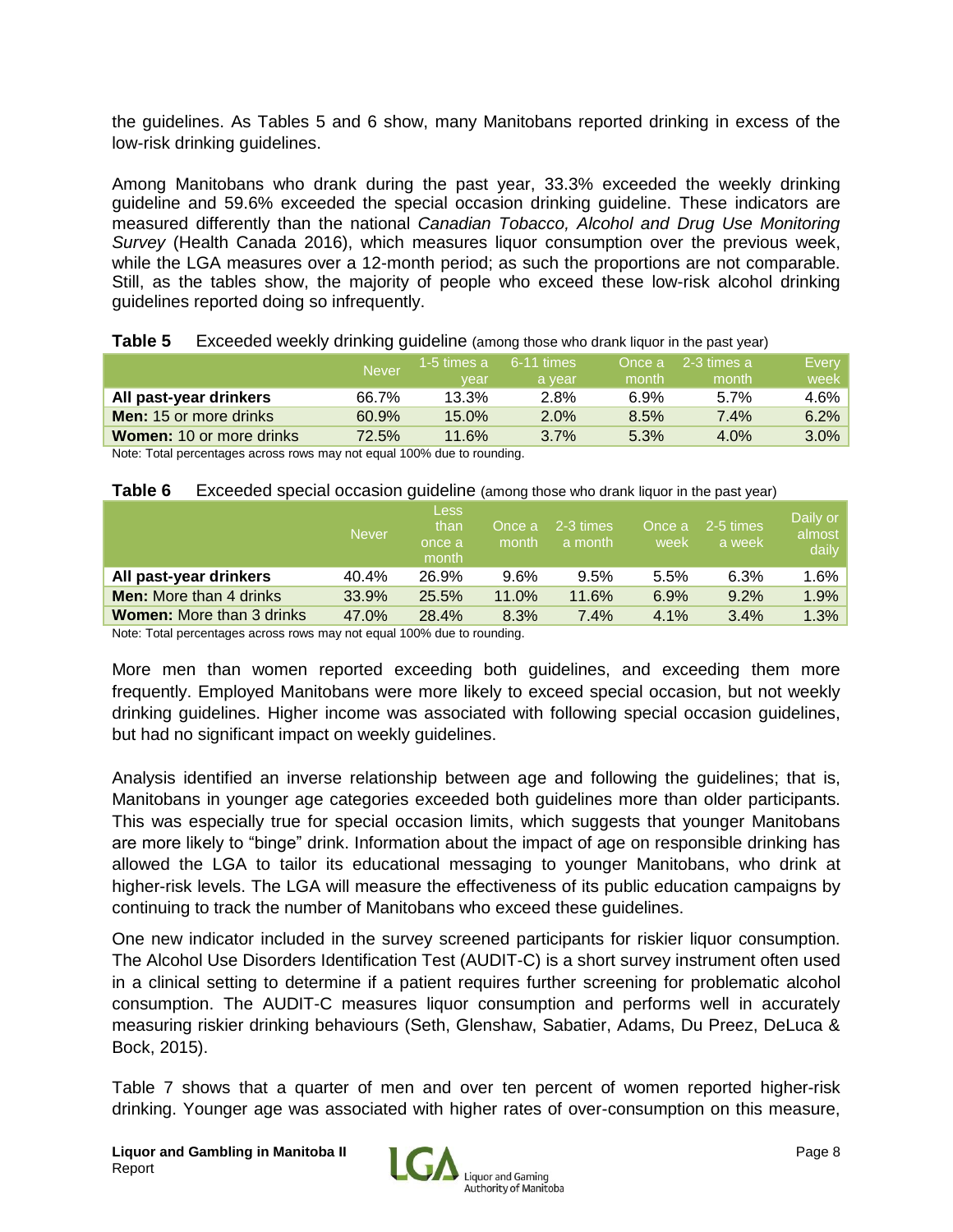which mirrors the results about exceeding the low-risk drinking guidelines. Participants who had less than high school or some post-secondary education were more likely to report excess liquor consumption than those who completed high school and post-secondary degrees. This is likely due to the impact of age and the culture of liquor consumption amongst post-secondary students. For example, small comparison groups require cautious interpretations, but students were also much more likely to report riskier drinking. Importantly, the AUDIT-C does not report the definitive presence of alcohol use disorders, but similar to Canada's low-risk alcohol drinking guidelines, indicates a level of liquor consumption that is riskier to participants' health.

|                                                                        | <b>Minimal Risk</b> | <b>Moderate Risk</b> | <b>Increased Risk</b> |
|------------------------------------------------------------------------|---------------------|----------------------|-----------------------|
| All past-year drinkers                                                 | 57.3%               | 24.2%                | 18.5%                 |
| <b>Men</b>                                                             | 46.0%               | 28.4%                | 25.6%                 |
| Women                                                                  | 69.1%               | 19.7%                | $11.1\%$              |
| Note: Total perceptages across rows may not equal 100% due to rounding |                     |                      |                       |

| Table 7 | AUDIT-C: Levels of riskier drinking by sex |  |  |  |  |
|---------|--------------------------------------------|--|--|--|--|
|---------|--------------------------------------------|--|--|--|--|

ercentages across rows may not equal 100% due to rounding

The AUDIT-C is based only on liquor consumption, with fewer questions than the full AUDIT questionnaire, and therefore, results in different calculations methods than other national prevalence surveys. It is important, however, to emphasize that the proportion of Manitobans that consume liquor at a frequency that increases their risk is comparable to other surveys. Although last fielded in 2004, the Canadian Addiction Survey measured AUDIT hazardous drinking at 15.1% in Manitoba, which is slightly higher than the national average of 13.6% (Adlaf, Begin & Sawka 2005).

Overall, these survey results show that most Manitobans are drinking liquor moderately; using responsible drinking strategies; drinking for social and entertainment motives rather than as a coping technique; and have awareness of moderate liquor consumption. However, these positive elements are tempered by the results that Manitobans are still largely unaware of Canada's low-risk alcohol drinking guidelines and nearly 20% are at increased risk for experiencing alcohol-related harm. These results will assist the LGA to develop targeted public education initiatives to mitigate harm by informing Manitobans about the potential risks of liquor consumption.

# **GAMBLING**

#### **WHO GAMBLES IN MANITOBA?**

This section of the survey began by asking participants how often they gamble on specific activities; results are presented in Table 8. The relative popularity of gambling activities and the average frequency of participation are comparable to previous surveys. Buying charity raffle or fundraising tickets remains the most popular form of gambling in the province; 48.1% of Manitobans reported that they purchase these tickets at least once a year (51.6% in 2013 and 61.8% in 2010). Buying lottery or instant win tickets and playing electronic gaming machines (i.e., slot machines and VLTs) are other popular gambling activities.

Online gambling remains the least popular reported form of gambling, as only 1.5% of Manitobans reported that they bet money online at least once a year (2.3% in 2010). For

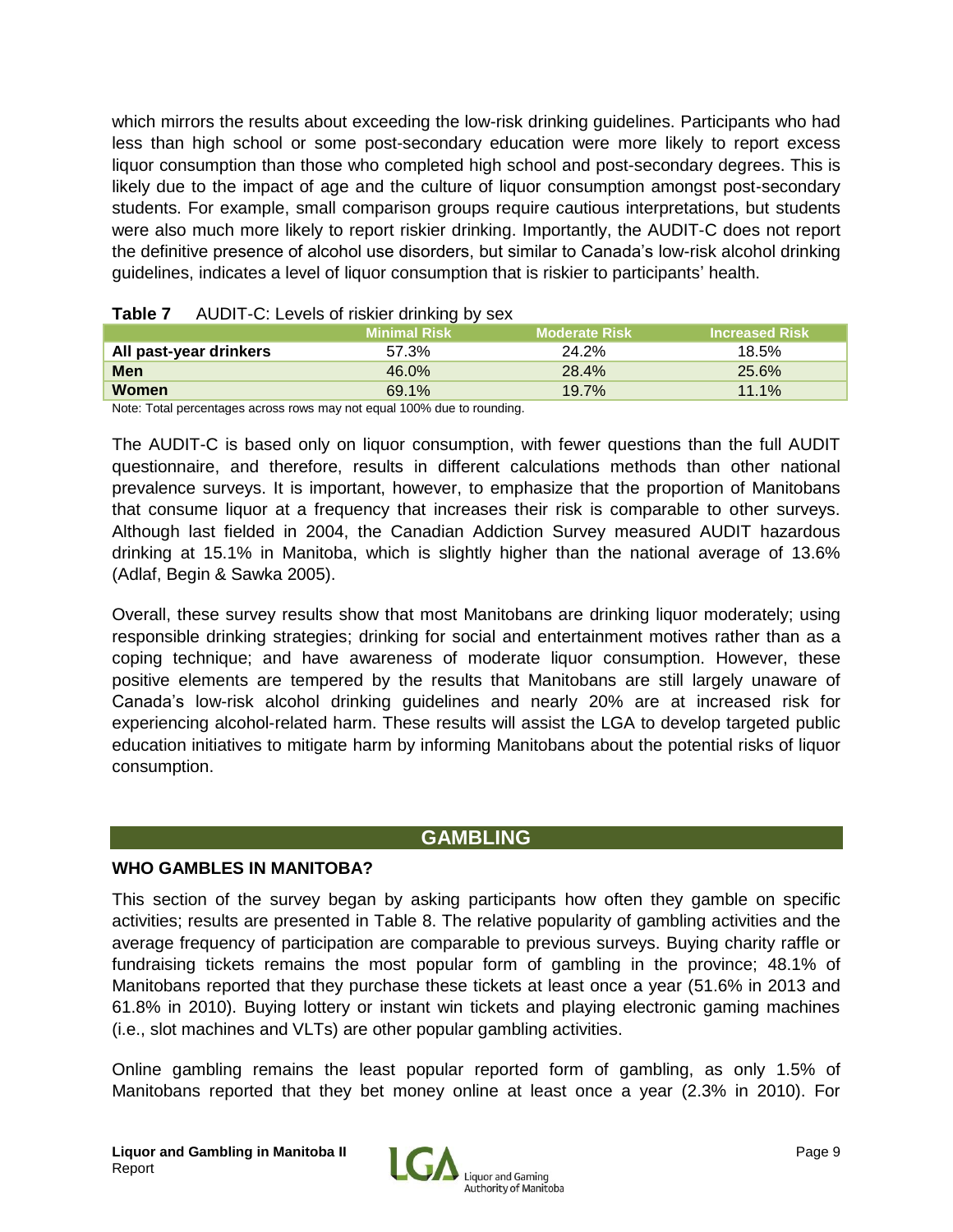comparison, the survey measured the extent to which Manitobans play poker or casino games on free Internet sites without wagering real money, which is not considered gambling. As Table 8 shows, 11.0% of participants played on free sites at least once a year (a decline from 13.7% in 2013). The LGA included a measure of daily fantasy sports participation, but only 2.0% of Manitobans reported playing daily fantasy sports at least once a year.

|                                                                                                                            | <b>Never</b> | Less than<br>once a year | 1-11 times<br>per year | 1-3 times<br>per month | Once a<br>week or<br>more |
|----------------------------------------------------------------------------------------------------------------------------|--------------|--------------------------|------------------------|------------------------|---------------------------|
| Buying charity raffle or<br>fundraising tickets, including<br>charity lotteries and charity<br>breakopens                  | 40.8%        | 11.1%                    | 39.0%                  | 7.4%                   | 1.7%                      |
| Buying lottery, instant win or<br>scratch tickets at lottery kiosks<br>or through subscriptions                            | 41.7%        | 4.8%                     | 23.5%                  | 17.1%                  | 12.9%                     |
| Playing slot machines at a<br>casino                                                                                       | 67.3%        | 7.3%                     | 17.5%                  | 6.4%                   | 1.5%                      |
| Playing VLTs at a bar, lounge<br>or racetrack                                                                              | 79.2%        | 4.4%                     | 10.9%                  | 3.5%                   | 2.1%                      |
| Playing poker for money at<br>home with friends or family                                                                  | 83.7%        | 4.5%                     | 10.4%                  | 0.8%                   | 0.6%                      |
| Playing sports lotteries like<br>Sport Select or betting on<br>sports pools                                                | 84.1%        | 4.7%                     | 7.6%                   | 1.9%                   | 1.6%                      |
| Betting money on card games,<br>board games or games of skill<br>such as pool, bowling or darts<br>with friends and family | 87.1%        | 2.6%                     | 7.1%                   | 2.2%                   | 1.0%                      |
| Playing poker or casino games<br>on free Internet sites without<br>wagering any real money                                 | 87.1%        | 2.0%                     | 3.1%                   | 2.5%                   | 5.4%                      |
| Playing bingo for money                                                                                                    | 87.7%        | 3.2%                     | 5.8%                   | 1.3%                   | 2.0%                      |
| Playing table games, such as<br>blackjack and roulette, at a<br>casino                                                     | 89.2%        | 3.0%                     | 5.9%                   | 1.7%                   | 0.3%                      |
| Betting on horse races, whether<br>live at the track or off-track                                                          | 92.2%        | 3.5%                     | 4.0%                   | 0.0%                   | 0.3%                      |
| Playing poker for money in a<br>bar, lounge or other public<br>facility                                                    | 95.7%        | 1.5%                     | 2.2%                   | 0.3%                   | 0.3%                      |
| Playing daily fantasy sports for<br>money through websites such<br>as DraftKings or FanDuel?                               | 97.3%        | 0.7%                     | 1.2%                   | 0.2%                   | 0.6%                      |
| Betting money online                                                                                                       | 97.8%        | 0.7%                     | 0.8%                   | 0.0%                   | 0.7%                      |

Note: Total percentages across rows may not equal 100% due to rounding.

Participation levels from all gambling activities divided respondents into gambler and non-gambler categories. Those who reported never participating in any of the gambling activities listed in Table 8 (i.e., excluding those playing on free Internet sites), or participating in up to three activities all less than once a year, were classified as non-gamblers, with the rest classified as gamblers. On this basis, 74.2% of Manitobans are gamblers.

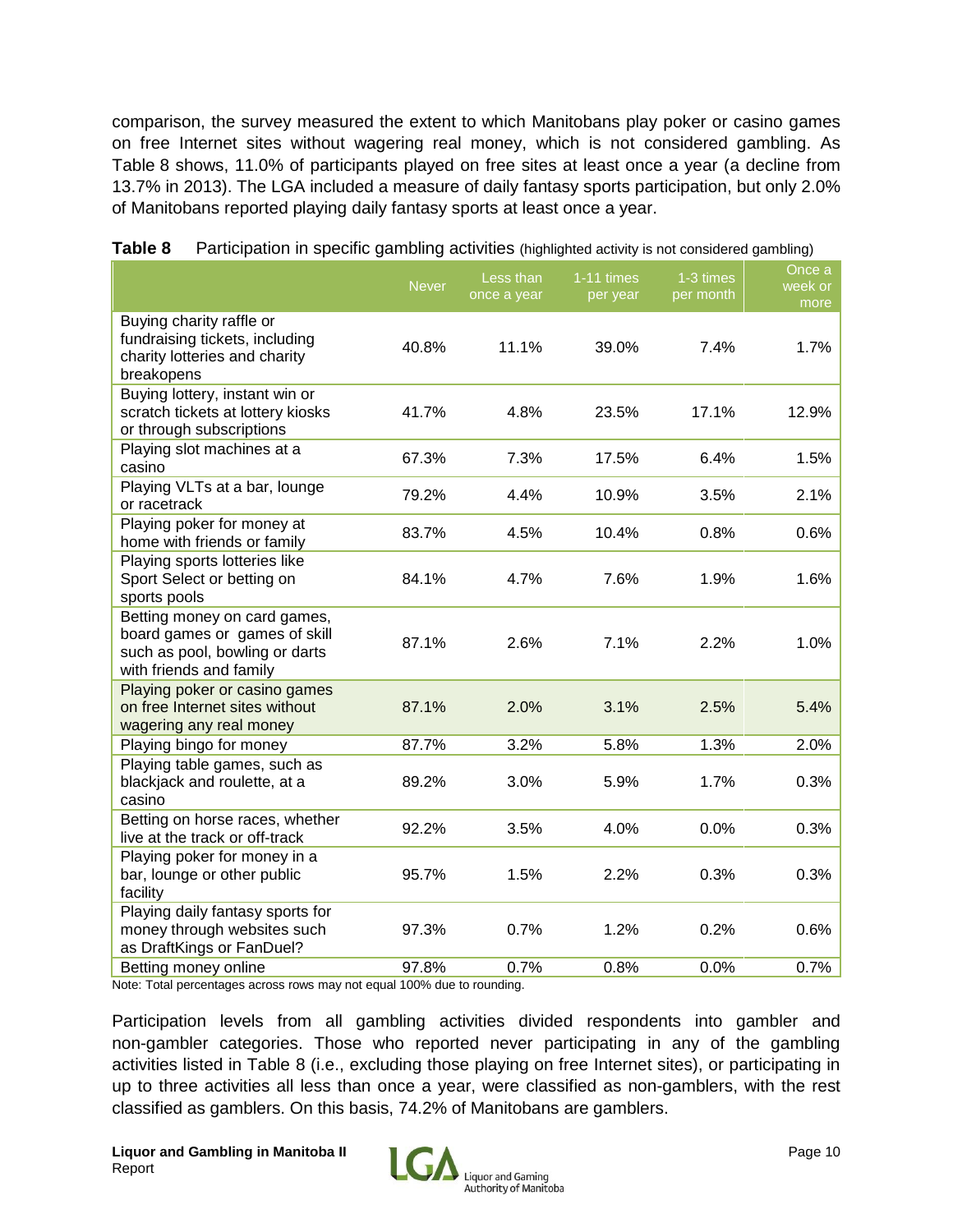Table 9 shows the percentages of gamblers reported since the LGA began tracking this statistic. Although it can be assumed that the number of gamblers in the province fluctuates over time, it is likely that the actual number of gamblers is more stable than Table 9 suggests, and that some of the fluctuation is due to differences in the way the information was collected in 2004 and 2007. It does appear that gambling participation in Manitoba has been trending downward since 2010, as the same method of measuring participation has been in place over three iterations of this survey.

| Table 9<br>Percentage of gamblers reported over time |       |        |        |       |       |
|------------------------------------------------------|-------|--------|--------|-------|-------|
|                                                      | 2004  | - 2007 | -2010- | -2013 | -2016 |
| Manitobans classified as gamblers                    | 94.0% | 69.2%  | 85.3%  | 77.3% | 74.2% |

The results presented a similar demographic picture of gamblers to the one revealed in 2013, but there are a few patterns to note. Overall gambling participation does not differ significantly by sex or region. People between the ages of 35 to 64 were more likely to gamble than those 18 to 34 years old. There were also small differences in overall gambling rates based on education, with higher educational achievement reducing the likelihood of gambling participation. When analyzing the impact of employment on gambling behaviours, even while taking into account their age, students and those employed part-time were less likely to gamble than other employment categories. Gambling participation also increased with household income. This suggests that gambling continues to be a generalized entertainment option, with most adult Manitoban demographic groups almost equally likely to participate in some form of gambling activity.

Certain gambling activities exhibited stronger demographic trends. Men reported more frequent participation in daily fantasy sports betting, sports lotteries, table games and poker, both in public and at home, whereas women played bingo at higher rates. Manitobans in younger age groups were more likely than those in older groups to report playing sports lotteries, daily fantasy sports, table games, VLTs, slot machines and poker, but less likely to have gambled on other lottery tickets, bingo or charity raffles. As education increases, Manitobans were less likely to play VLTs, slot machines or bingo. Additionally, an increase in household income related to a higher likelihood of playing charity raffles.

# **WHY DO MANITOBANS GAMBLE?**

After inquiring about their participation, gamblers were asked about their reasons for gambling. To first explore their top-of-mind responses, an unprompted open-ended question asked respondents for their main reason for gambling. As Figure 3 on the next page shows, Manitobans gamble mainly to support charity, for fun or enjoyment, for entertainment and for the chance to win money.

Manitobans were next asked how often they gamble for specific reasons, as shown in Table 10 on the next page. The Gambling Motives Questionnaire Financial (GMQ-F, Dechant 2014) measures Manitobans' reasons for gambling. The LGA developed the GMQ-F to incorporate financial motives into analyses of participants' reasons for gambling based on the original version of the GMQ (Stewart & Zack 2008). The LGA hopes that a more sophisticated understanding of the motives behind gambling will allow for tailored educational messaging to

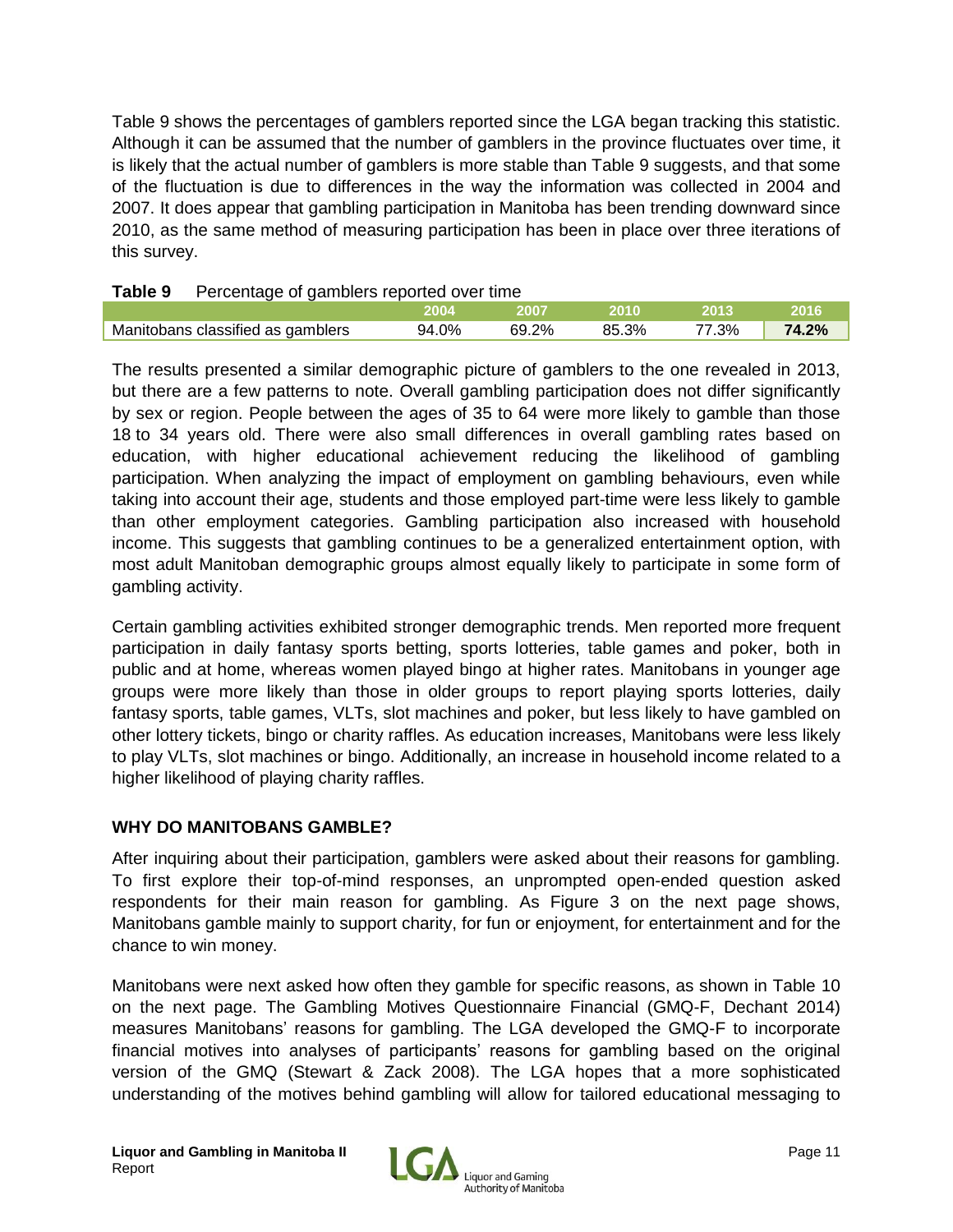people who gamble for different reasons. Table 10 shows that, as in previous surveys, gambling for fun, excitement and to win money were the most common motives for gambling. Few Manitobans reported gambling to earn money or gambling to cope with depression, a lack of self-confidence or bad moods.



# **Table 10** Frequency of gambling motives (GMQ-F)

| Thinking about all the times you<br>gamble, how often do you<br>gamble | Never or<br>almost never | <b>Sometimes</b> | Often | Almost always<br>or always |
|------------------------------------------------------------------------|--------------------------|------------------|-------|----------------------------|
| <b>SOCIAL MOTIVES (GMQ)</b>                                            |                          |                  |       |                            |
| Because it's something you do on<br>special occasions?                 | 48.7%                    | 38.4%            | 6.5%  | 6.5%                       |
| To be sociable?                                                        | 57.6%                    | 30.8%            | 5.0%  | 6.7%                       |
| Because it makes a social gathering<br>more enjoyable?                 | 62.8%                    | 27.5%            | 5.3%  | 4.4%                       |
| Because it is what most of your<br>friends do when you get together?   | 77.2%                    | 17.7%            | 2.8%  | 2.3%                       |
| <b>ENHANCEMENT MOTIVES (GMQ)</b>                                       |                          |                  |       |                            |
| Because it's fun?                                                      | 36.0%                    | 35.2%            | 9.9%  | 18.8%                      |
| Because it's exciting?                                                 | 53.9%                    | 32.9%            | 4.7%  | 8.5%                       |
| Because you like the feeling?                                          | 66.5%                    | 22.4%            | 3.9%  | 7.2%                       |
| Because it makes you feel good?                                        | 69.2%                    | 23.7%            | 3.8%  | 3.3%                       |

<sup>&</sup>lt;sup>5</sup> The *Other* category includes responses such as, "it's something to do on special occasions", "to relax", to earn money", "out of curiosity" and "to feel more self-confident or sure of myself".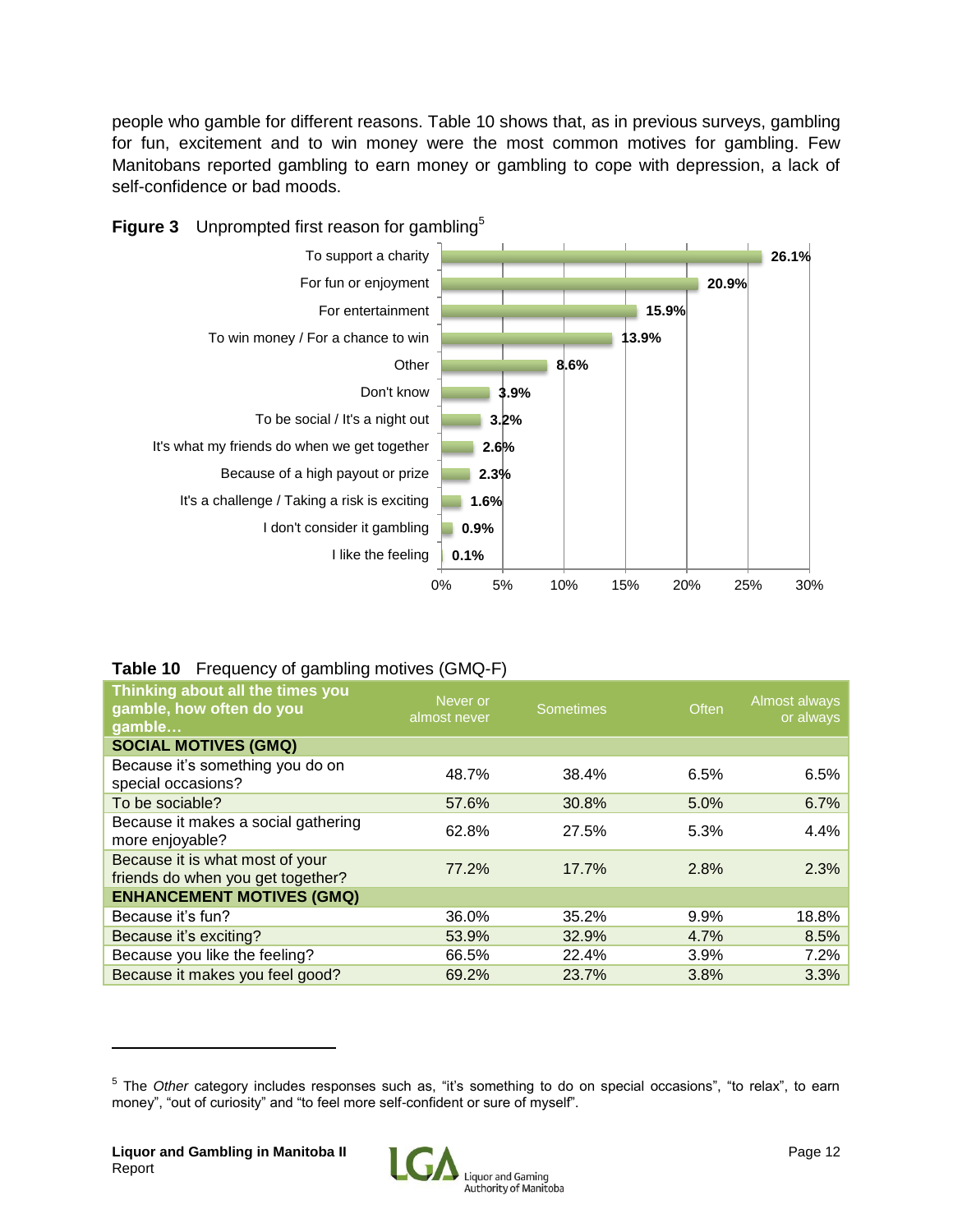| Thinking about all the times you<br>gamble, how often do you<br>gamble         | Never or<br>almost never | <b>Sometimes</b> | Often | Almost always<br>or always |
|--------------------------------------------------------------------------------|--------------------------|------------------|-------|----------------------------|
| <b>COPING MOTIVES (GMQ)</b>                                                    |                          |                  |       |                            |
| To cheer up when you're in a bad<br>mood?                                      | 88.7%                    | 8.5%             | 1.7%  | 1.1%                       |
| Because you feel more self-confident<br>or sure of yourself?                   | 89.7%                    | 6.6%             | 2.0%  | 1.7%                       |
| To forget your worries?                                                        | 91.6%                    | 6.3%             | 0.2%  | 1.8%                       |
| Because it helps when you feel<br>depressed or nervous?                        | 96.7%                    | 2.6%             | 0.3%  | 0.4%                       |
| <b>FINANCIAL MOTIVES</b>                                                       |                          |                  |       |                            |
| To win money?                                                                  | 44.3%                    | 30.3%            | 6.5%  | 18.9%                      |
| Because you enjoy thinking about<br>what you would do if you won a<br>jackpot? | 48.0%                    | 34.3%            | 6.1%  | 11.5%                      |
| Because winning would change your<br>lifestyle?                                | 64.3%                    | 20.6%            | 5.2%  | 9.9%                       |
| To earn money?                                                                 | 78.0%                    | 13.6%            | 2.0%  | 6.3%                       |

Note: Total percentages across rows may not equal 100% due to rounding.

# **DO MANITOBANS GAMBLE RESPONSIBLY?**

The LGA began to track Manitobans' understanding of responsible gambling and use of limit-setting strategies in 2007 to inform its social responsibility initiatives. To explore Manitobans' understanding of gambling behaviours, participants were asked about a variety of responsible gambling techniques related to setting limits.

Respondents were asked about four different kinds of limits:

- **Duration limits:** Do you set a limit on how long you play?
- **Frequency limits:** Do you limit how often you gamble?
- **Spending limits:** Do you set a spending limit or budget where you decide in advance the maximum amount you'll spend gambling?
- **Fund access limits:** Do you limit your available cash, for example, by leaving debit cards at home or by stopping play when you run out of cash?

As in past years, setting a spending limit was the most common strategy used by Manitobans to gamble responsibly, though fund access limits have become nearly as popular, as shown in Figure 4 on the next page.

Previously, analysis revealed minimal patterns among people who limit their gambling, although some demographic groups were more likely to set certain types of limits. The current results revealed that 18 to 24 year old young adults were the most likely to set frequency, access and spending limits while gambling, with rates declining as age increased. Those reporting lower income were more likely to set time limits, but there were no differences in other limit-setting strategies. Additionally, men were consistently less likely to set limits than women. In other words, although all Manitobans benefit from responsible gambling public education, men and older adults may stand to benefit most from targeted initiatives.

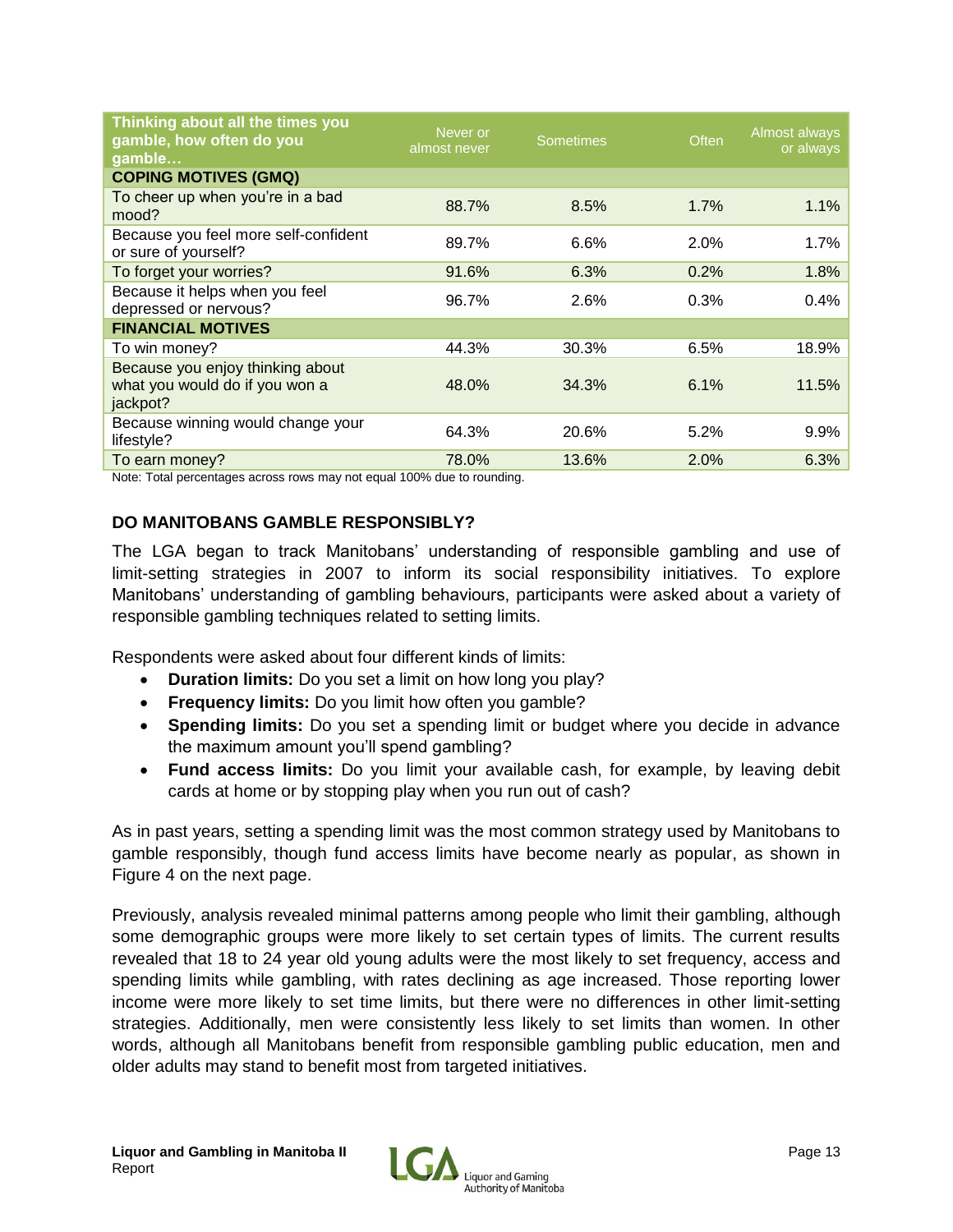Respondents who reported setting limits were asked additional questions about their average limits and how often they adhered to these limits. Those who limited the duration of their gambling reported an average limit of just over one hour (72 minutes) of play<sup>6</sup> and 52.5% reported always sticking to their duration limits. Those who set frequency limits reported an average limit of 4.2 gambling sessions per month<sup>7</sup> and 78.8% reported always sticking to their limits. A similar proportion (78.9%) reported always sticking to their spending limit, which was \$44.07 per gambling session on average<sup>8</sup>. There were only minor fluctuations in these statistics since previous surveys.





Note: Total percentages in each pie chart may not equal 100% due to rounding.

 $6$  Median = 60 minutes

 $Median = one session per month (12 sessions per year)$ 

 $8$  Median = \$20.00 per session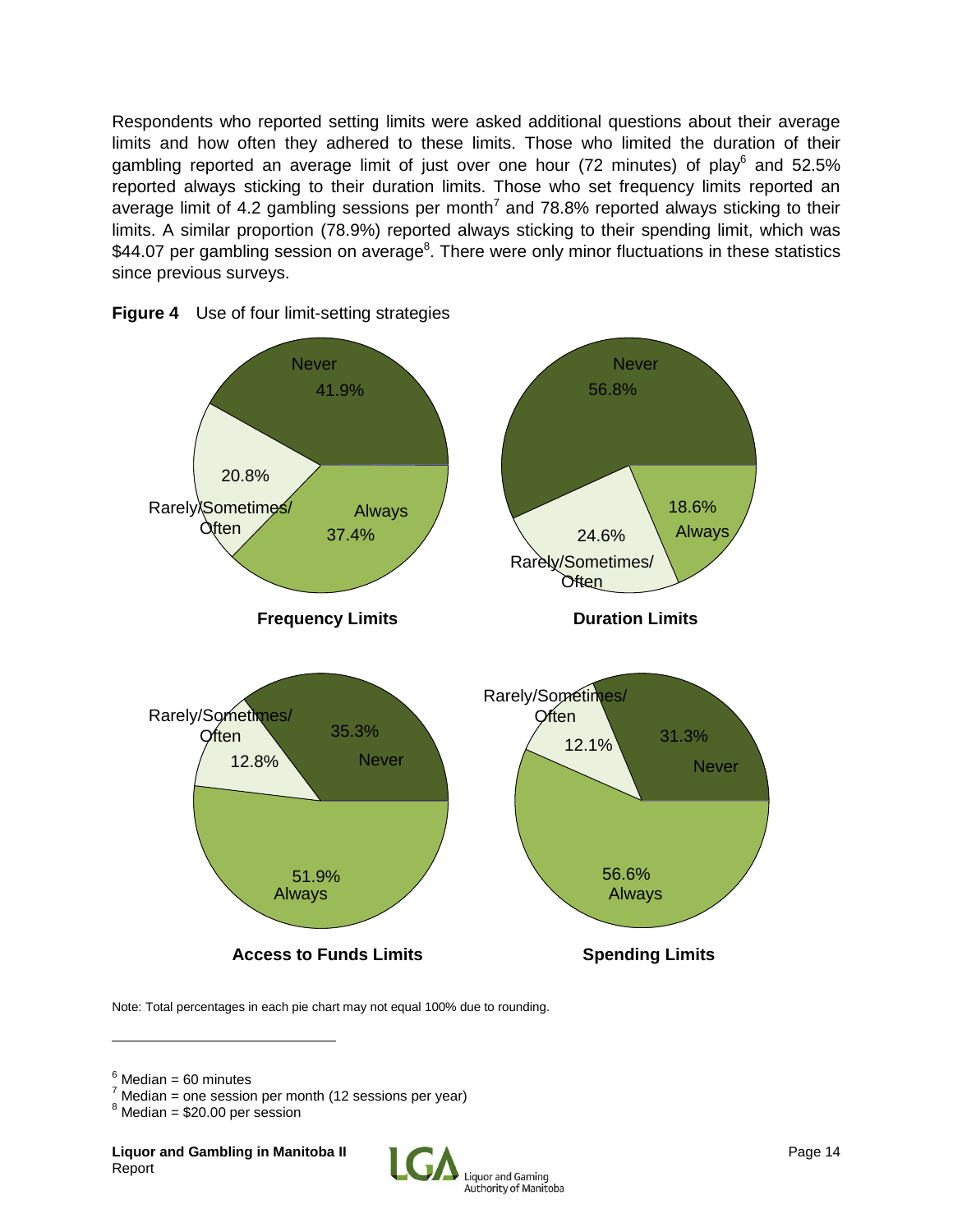The limit-setting strategies were examined to determine whether Manitobans combine multiple strategies to gamble responsibly. This analysis revealed that 31.8% of Manitobans did not use any limit-setting strategies. This figure indicates that the proportions of Manitobans who do not set gambling limits are on the rise compared to 26.4% reported in 2013 and 19.5% in 2010. In other words, limit-setting has declined slightly since 2010. On average, Manitobans who gamble always used 1.7 limit-setting strategies.<sup>9</sup> There were no demographic associations between setting at least one limit and region, income, employment and educational categories; however, limit-setting did vary by sex, in that men were ten percent less likely than women to always set a gambling limit.

# **Table 11** Percentage of gamblers who do not set gambling limits

| -<br>. .                                |       | --<br>-- |       |     |
|-----------------------------------------|-------|----------|-------|-----|
|                                         |       | чm.      |       |     |
| Manitobans who <b>do not</b> set limits | 36.0% | 9.5%     | 26.4% | .8% |

Average yearly spending on gambling was estimated based on the number of gambling sessions and average spending limit. Setting spending limits on gambling was the most popular responsible gambling strategy, and research literature suggests spending less than \$1,000 per year, or less than one percent of gross household income, are effective strategies to mitigate against gambling harm (Currie, Hodgins, Wang, el-Guebaly, Wynne & Chen 2006; Currie, Hodgins, Casey, el-Guebaly, Smith, Williams, Schopflocher & Wood 2012). In 2014, the median annual gross income in Manitoba was \$74,790 (Statistics Canada 2016), which means that average Manitobans who spend more than approximately \$750 dollars annually on gambling activities are at an increased risk for developing gambling problems.

56% of limit-setters set spending limits, and nearly 80% reported adhering to their spending limits while gambling. In terms of how much participants spent on a gambling session, the mean was \$44.07, although the median and mode were both \$20.00. The average frequency limit set by gamblers was 4.29 sessions per month. Therefore, average annual spending on gambling per year amongst those who set limits can be estimated at \$2,269, which is well above the recommended one percent of gross income when basing on the median annual gross income in Manitoba. Even when using the median spending limit of \$20.00 per session, total annual gambling expenditures is estimated at \$1,030. In other words, even by conservative measures, Manitobans who set limits while they gamble exceed the recommended spending amount. Effective limit-setting in the gambling field is still under debate, however, and it is important to adjust gambling behaviours to match what is the most appropriate for an individual's circumstances (e.g. spending limits may be best for some, while time limits are better for others, etc.). The LGA is currently involved on a committee overseeing the development of a standardized national set of low-risk gambling guidelines, which will provide consistent information to help Canadians make informed choices and moderate their gambling.

While limit-setting strategies are widely used amongst Manitobans, Figure 5 on the next page illustrates that use of three of the four limit-setting strategies (based on participants who reported they always used this strategy) have declined since 2010. While all four limit strategies saw an increase between 2007 and 2010, it is important to note that the former Manitoba



 $9$  Median = 2.0 strategies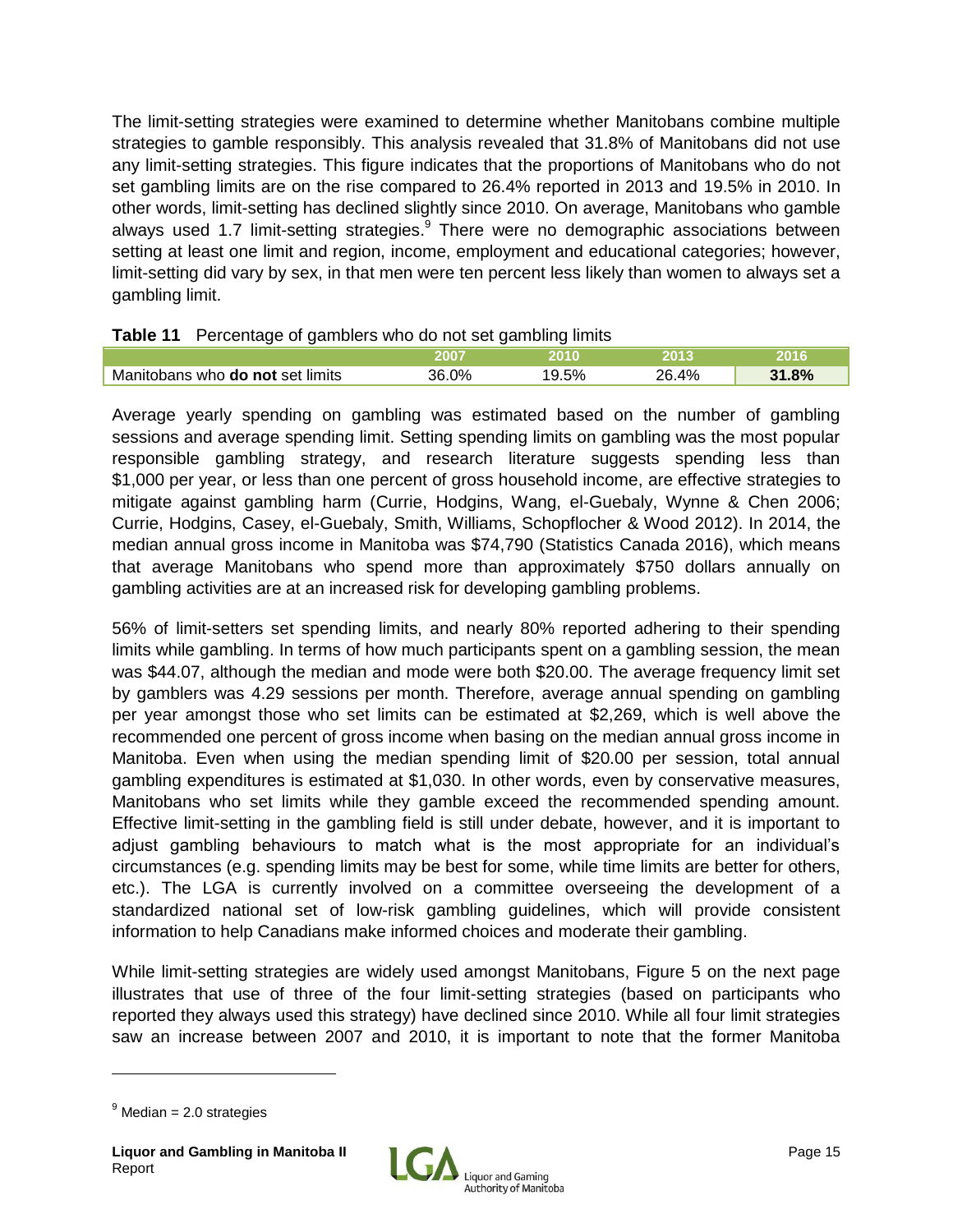Gambling Control Commission (which amalgamated with the regulatory services division of the former Manitoba Liquor Control Commission to form the LGA in 2014) ran a province-wide public education campaign on limit-setting strategies from 2008 to 2010. Although the fluctuations in the current survey are not large, the overall pattern suggests that Manitobans may benefit from renewed education initiatives on limit-setting.

Based on these preliminary analyses, several implications are important to note. Firstly, limit-setting behaviours are less likely amongst older and male gamblers in the province. Additionally, Manitobans who set spending limits are still exceeding recommended thresholds to mitigate risks of gambling-related harm. Finally, not all gamblers responded that they set limits. Nearly one third of gamblers set no limits whatsoever, and therefore, limit-setting public education would be beneficial to reinforce responsible gambling awareness and strategies.



**Figure 5** Patterns of always using limit-setting strategies over time

The survey next asked questions from the Canadian Problem Gambling Index (CPGI, Ferris & Wynne 2001) to measure the prevalence of riskier gambling behaviours, including problem gambling. More recent work achieved improvements in the psychometric properties of the CPGI's problem gambling severity index (PGSI) by adjusting the thresholds for the different gambling categories (Currie, Casey & Hodgins 2010). The PGSI is a validated tool to measure the proportion of Manitobans who gamble at risky levels.

As shown in Figure 6 on the next page, the vast majority of Manitobans (96.6%) either do not gamble or their gambling behaviour does not indicate that they are at any risk of experiencing harm. In 2013, the LGA measured low-risk gambling at 11.0%, which has now fallen to 2.9% of the population in 2016. Similarly, only 0.3% (1.2% in 2013) reported behaviours suggesting moderate risk levels and 0.2% (0.8% in 2013) of Manitobans reported behaviours that classify them as problem gamblers. It is too early to determine if these measures are the result of randomness, or if there has been such a significant decrease in low- or moderate-risk and

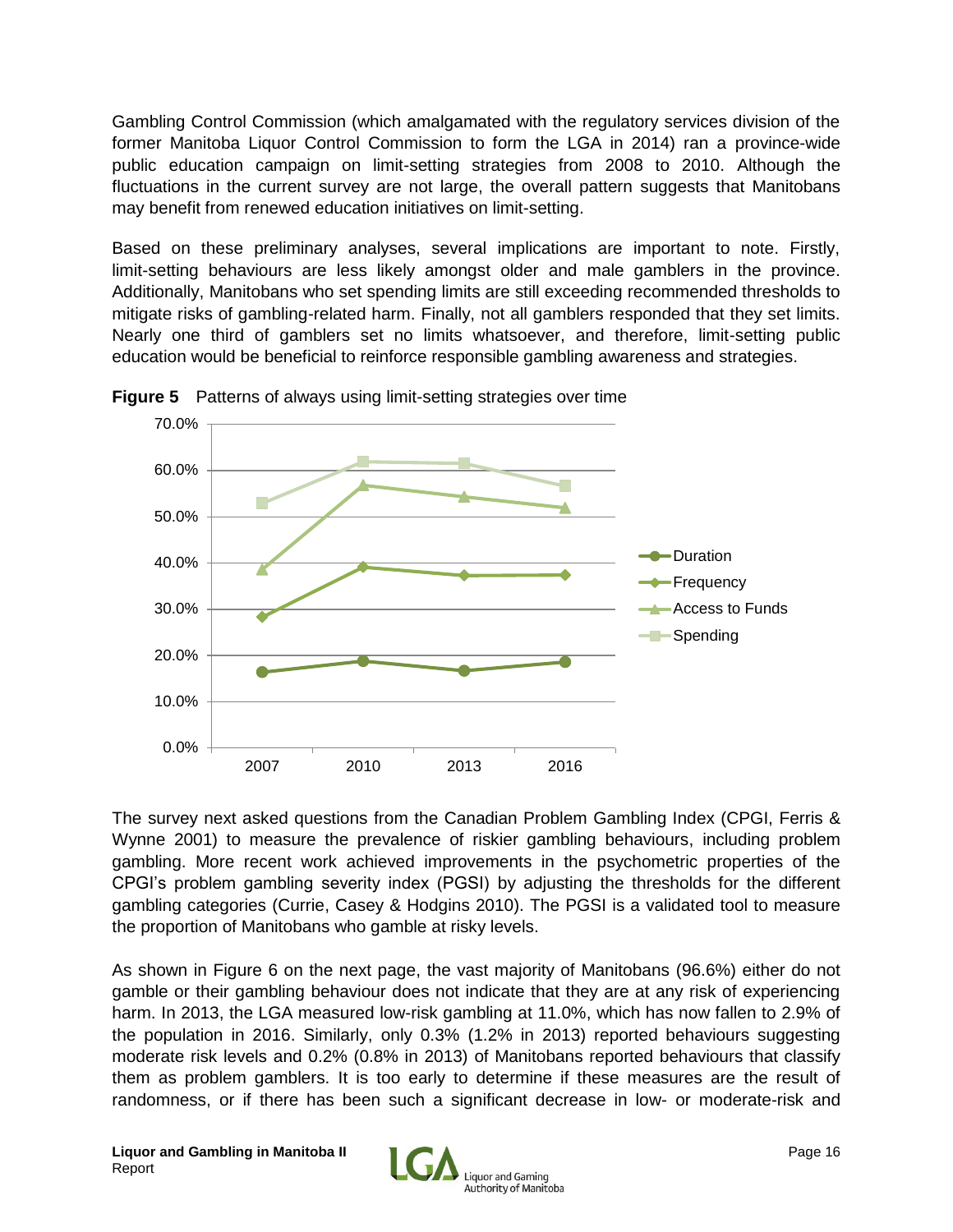problem gambling behaviours. Accurate data about the distribution of gambling-related harm in the population assists the LGA to develop effective public education initiatives, and the LGA will continue to track patterns of problem gambling in future surveys.





Although there were no relationships between demographic groups and gambling risk levels, it is important to consider that the low percentages in the moderate-risk and problem gambler classifications cause difficulties in running robust assessments of the association between these categories.

Finally, participants were asked about their recall of tools or resources available to promote responsible gambling. Overall, 67.6% (a decline from 72.7% in 2013) of participants recalled seeing or hearing about tools or resources. The majority of those who reported general recall said that they had seen or heard advertisements on television or radio, as shown in Figure 7 on the next page. General recall was slightly higher for the 35 to 64 year old age categories, those living outside of Winnipeg (particularly in Brandon), those completing higher levels of education, and those with greater household incomes.

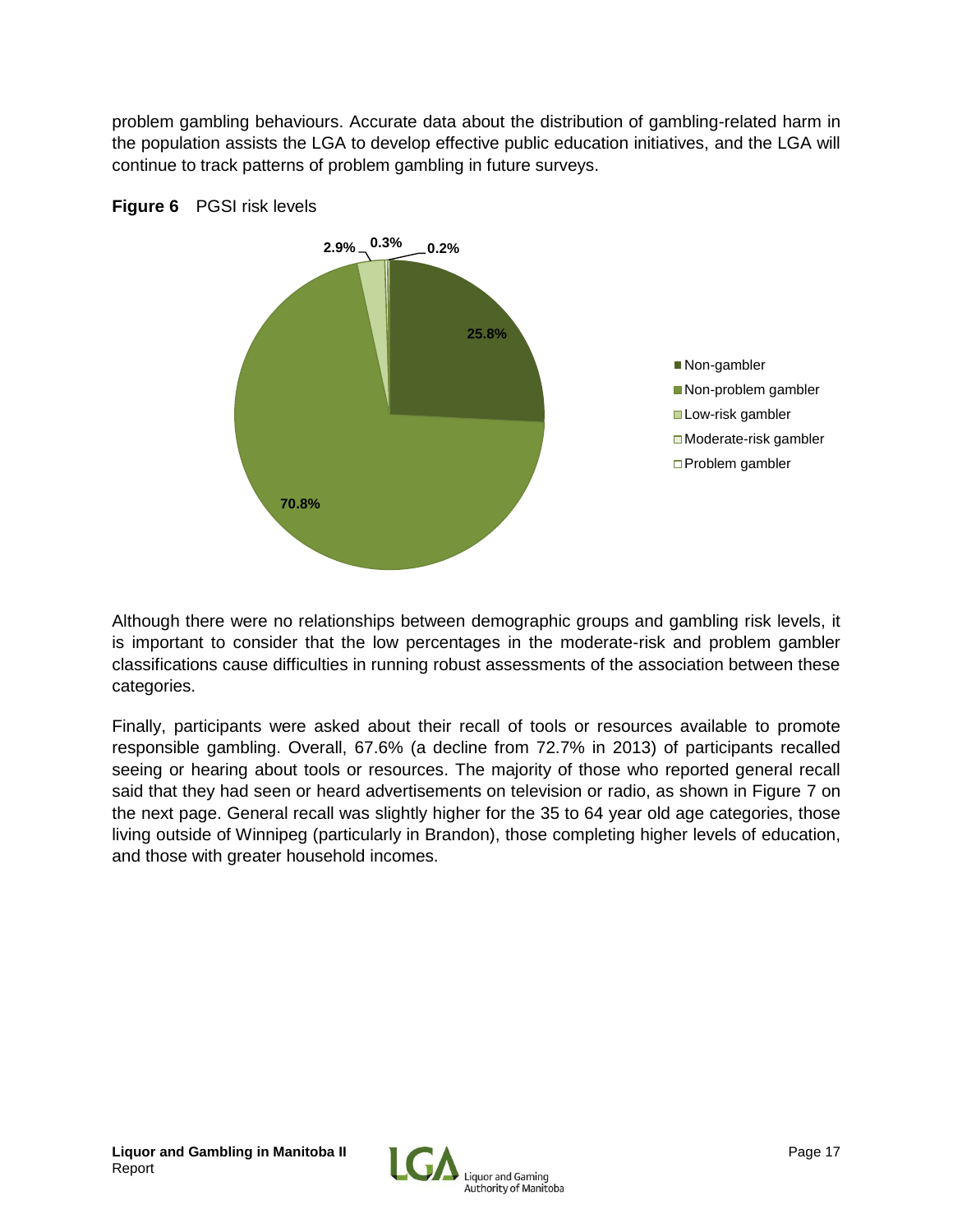

It is encouraging that participants in the survey easily recalled a variety of responsible gambling resources and strategies. Overall, there is also awareness amongst Manitobans of the need to set limits to gamble responsibly. Upon interpretation of these results, however, it may be useful to consider refining public education for responsible gambling to include information about precise ways people can minimize their risk, such as ensuring their gambling spending does not exceed one percent of their income, or that setting frequency, time, access to funds and spending limits help to prevent riskier gambling behaviours.



<sup>10</sup> Percentages exceed 100% due to multiple responses. The *Other* category includes responses such as, "workplace programs", "messages to keep it a game", "information at lottery kiosks", "casino self-exclusion", "in washrooms" and "on the backs of tickets".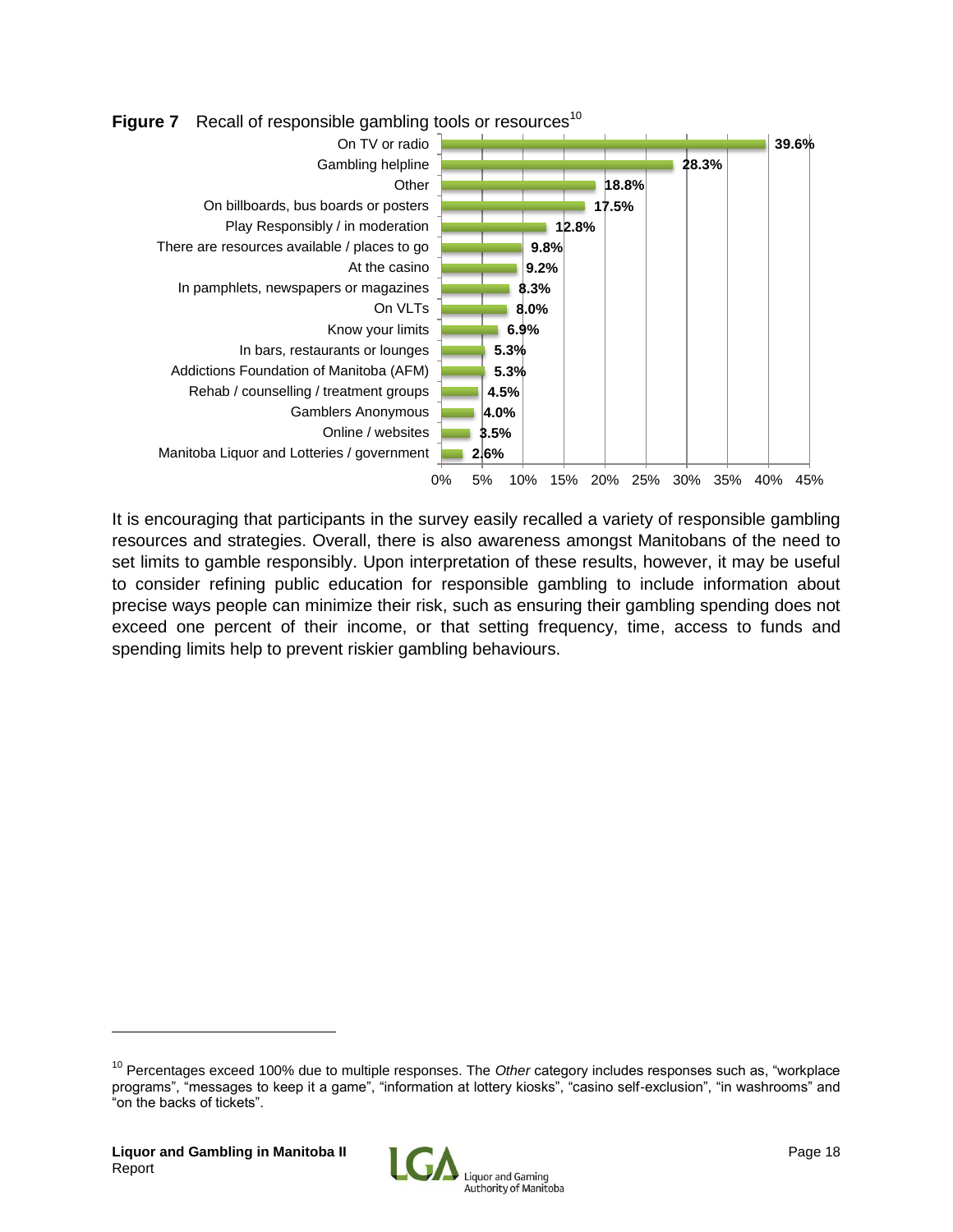# **WORKS CITED**

- Adlaf, E.M., Begin, P., & Sawka, E. (Eds.). (2005). *Canadian Addiction Survey (CAS): A national survey of Canadians' use of alcohol and other drugs: Prevalence of use and related harms: Detailed report.* Ottawa: Canadian Centre on Substance Abuse.
- Butt, P., Beirness, D., Gliksman, L., Paradis, C. & Stockwell, T. (2011). *Alcohol and health in Canada: A summary of evidence and guidelines for low risk drinking.* Ottawa, ON: Canadian Centre on Substance Abuse.
- Cooper, M. L., Russell, M., Skinner, J. B. & Windle, M. (1992). Development and validation of a three-dimensional measure of drinking motives. *Psychological Assessment, 4*(2), 123- 132.
- Currie, S. R., Hodgins, D. C., Wang, J., el-Guebaly, N., Wynne, H., & Chen, S. (2006). Risk of harm among gamblers in the general population as a function of level of participation in gambling activities. *Addiction*, 101(4), 570-580.
- Currie S. R., Hodgins, D. C., Casey, D. M., el-Guebaly, N., Smith, G. J., Williams, R. J., Schopflocher, D. P., & Wood, R. T. (2012). Examining the predictive validity of low-risk gambling limits with longitudinal data. *Addiction*, 107(2), 400-406.
- Currie, S.R., Casey, D.M. & Hodgins, D.C. (2010). *Improving the psychometric properties of the Problem Gambling Severity Index*. Report prepared for the Canadian Consortium for Gambling Research.
- Dechant, K. (2014). Show me the money: Incorporating financial motives into the Gambling Motives Questionnaire. *Journal of Gambling Studies*, 30(4), 949-965.
- Ferris, J. & Wynne, H. (2001). *The Canadian Problem Gambling Index: Final Report*. Ottawa, ON: Canadian Centre on Substance Abuse.
- Health Canada. (2016). *Table 16:Alcohol indicators, by province, 2015.* Retrieved December 12, 2016, from Canadian Tobacco, Alcohol and Drug Use Monitoring Survey. http://healthycanadians.gc.ca/.
- Kuntsche, E., Knibbe, R., Gmel, G., & Engels, R. (2005). Why do young people drink? A review of drinking motives. *Clinical Psychology Review*, 25(7), 841-861.
- *Liquor and Gambling in Manitoba. (2013).* Winnipeg, MB: The Liquor and Gaming Authority of Manitoba.
- *Manitobans and Gambling*. (2004). Winnipeg, MB: Manitoba Gaming Control Commission.

*Manitobans and Gambling II*. (2007). Winnipeg, MB: Manitoba Gaming Control Commission.

*Manitobans and Gambling III*. (2010). Winnipeg, MB: Manitoba Gaming Control Commission.

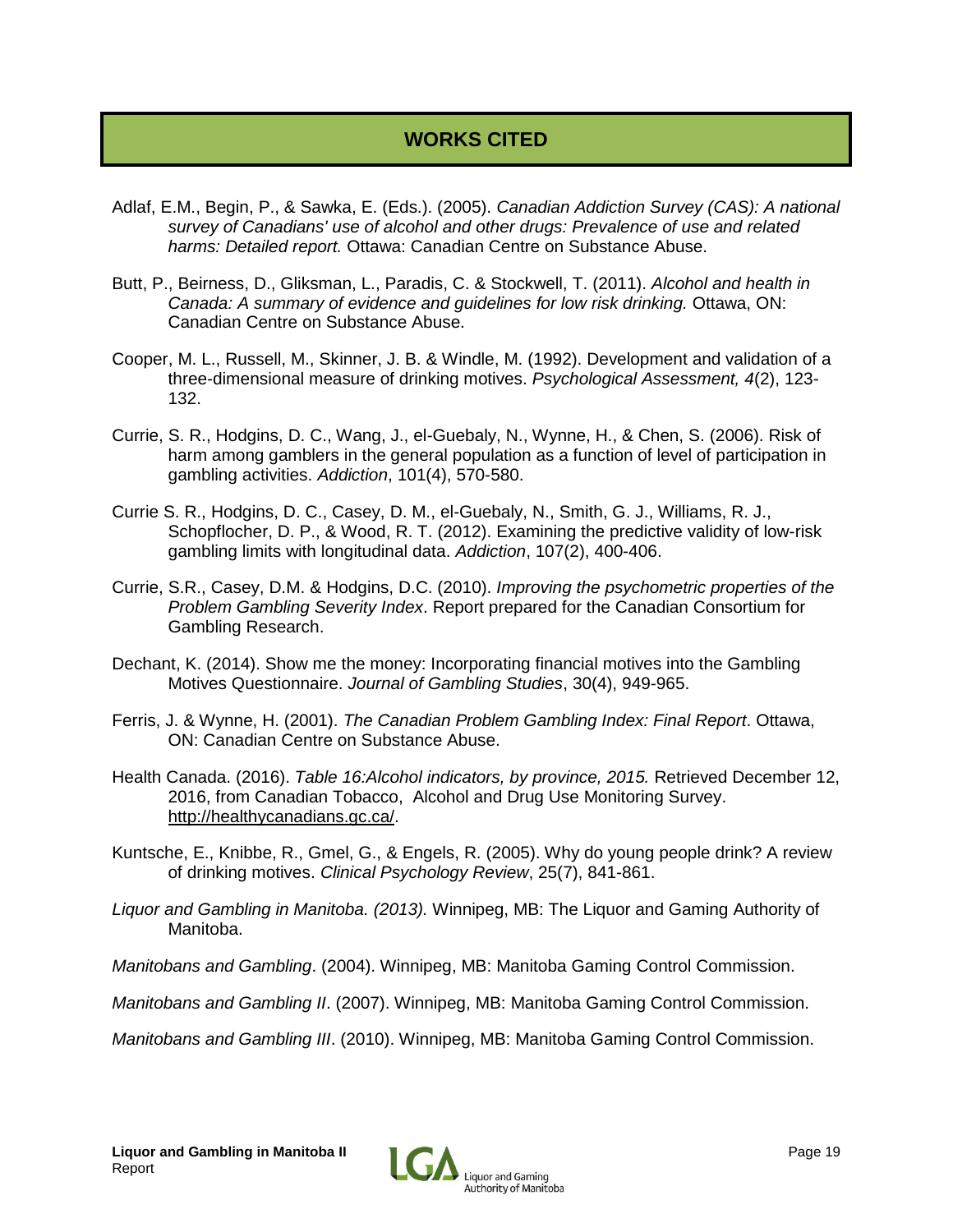- Norman, P., Bennet, P., & Lewis, H. (1998). Understanding binge drinking among young people: an application of the Theory of Planned Behaviour. Health Education Research, 13(2), 163-169.
- Seth, P., Glenshaw, M., Sabatier, J. H. F., Adams, R., Du Preez, V., DeLuca, N., & Bock, N. (2015). AUDIT, AUDIT-C, and AUDIT-3: Drinking Patterns and Screening for Harmful, Hazardous and Dependent Drinking in Katutura, Namibia. *PLoS ONE*, 10(3), e0120850. Retrieved from<http://doi.org/10.1371/journal.pone.0120850>
- Statistics Canada (2016). CANSIM, table 111-0009, Median total income, by family type, by province and territory (All census families). Retrieved December 28, 2016 from http://www.statcan.gc.ca/tables-tableaux/sum-som/l01/cst01/famil108a-eng.htm.
- Stewart, S.H. & Zack, M. (2008). Development and psychometric evaluation of a threedimensional gambling motives questionnaire. *Addiction, 103*, 1110-1117.

# **ACKNOWLEDGEMENTS**

The LGA is grateful to the Manitobans who participated in this research and acknowledges Prairie Research Associates' skilled data collection.

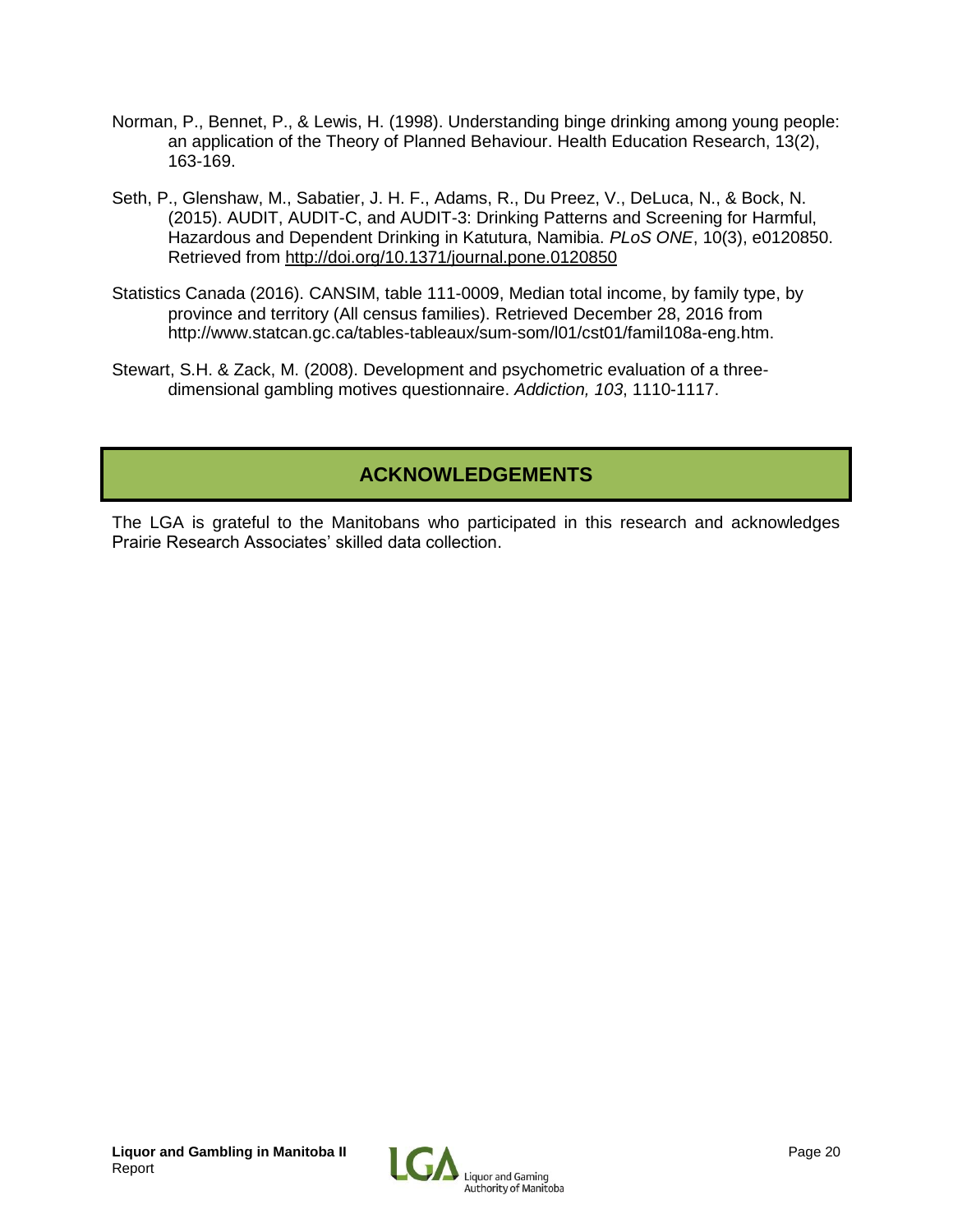# **APPENDIX A:** METHODOLOGY

The LGA contracted Prairie Research Associates (PRA) Inc. to conduct the 15 to 20 minute telephone survey with a representative sample of adult Manitobans. The LGA developed the 99-item survey instrument based on its previous studies and included new questions on alcohol use. PRA conducted a pretest with ten participants to allow for revisions that facilitated better participant comprehension of the questions.

PRA used a stratified sampling technique to ensure the inclusion of participants from the major regions of the province: Winnipeg, Brandon, southern and northern Manitoba. The telephone survey took place over four weeks from June 7 to July 10, 2016, from PRA's call centre in Winnipeg. Multiple call attempts to non-responders varied by day of the week and time of day to ensure higher response rates.

Using the Marketing Research and Intelligence Association's calculations, the response rate for the survey is 16.0%. Lower response rates are a growing limitation for survey research, because of the higher number of people without landlines and the higher refusal rates of mobile phone respondents. The low response rate could also be due to the average length of the survey (over 16 minutes). Tables 9 and 10 outline the detailed call record and theoretical error rates based on region. Due to the stratified sampling technique, the theoretical error rate for the province is +/- 2.8%.

Where the random sample diverged from population data, weights based on the 2011 Canadian Census corrected for minor discrepancies in sex, age, and household income. Table 11 shows the demographic characteristics, comparing the weighted, un-weighted, and population data. This report presents analysis calculated with weighted data. All quantitative analysis used the SPSS 24.0 software package, including testing for any differences in participant subpopulations. Analysis involved non-parametric tests because most dataset variables consisted of nominal and ordinal measures. The LGA acknowledges that statistical inferences to a population from a sample must be considered in relation to the power of statistical tests used. Readers should use caution when inferring the findings of this report to the population due to the ordinal and nominal-level tests conducted. Relationships presented in this report were statistically significant with p-values equaling less than .05. Intended for general audiences, this report does not present test statistics or specific significance levels, although interested readers are welcome to contact the LGA for these details.

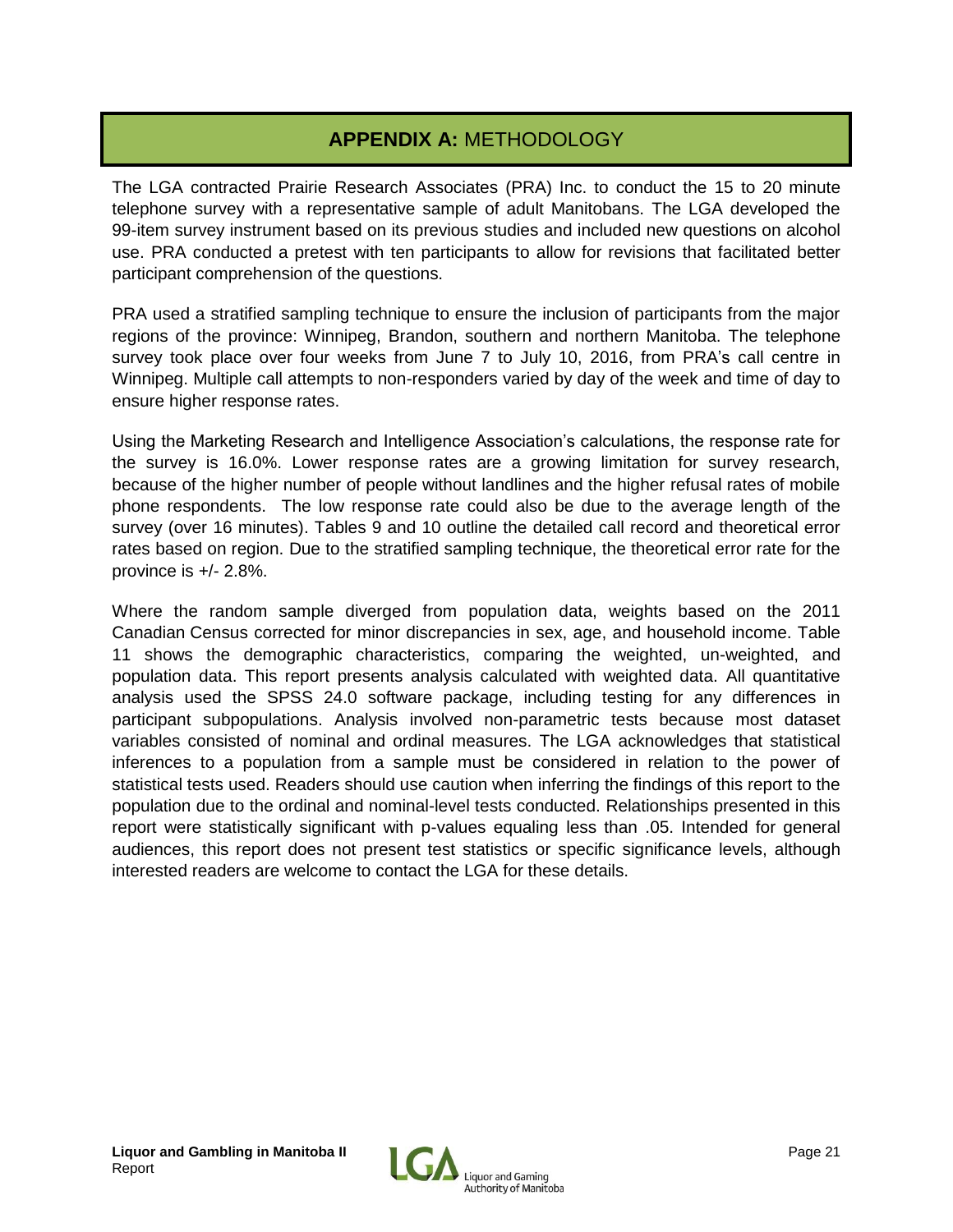#### **Table 12** Call Record

|                                                  | N            | %     |
|--------------------------------------------------|--------------|-------|
| Total numbers attempted<br>A                     | 22,342       | 100%  |
| Not in service<br>1.                             | 7,258        | 33%   |
| 2.<br>Fax                                        | 187          | 1%    |
| 3.<br><b>Business</b>                            | 252          | $1\%$ |
| Remaining                                        | 14,645       | 66%   |
| B<br>Total eligible numbers                      | 14,645       | 100%  |
| 4.<br>Busy                                       | 198          | 1%    |
| 5.<br>Answering machines                         | 929          | 6%    |
| No answer<br>6.                                  | 5,498        | 38%   |
| 7/8.<br>Language/illness/incapability            | 433          | 3%    |
| Selected/eligible respondent not available<br>9. | 255          | 2%    |
| Remaining                                        | 7,332        | 50%   |
| C<br><b>Total asked</b>                          | 7,332        | 100%  |
| Household refusal<br>10.                         | 434          | 6%    |
| 11.<br>Respondent refusal                        | 4,556        | 62%   |
| Qualified respondent break off<br>12.            | 50           | $1\%$ |
| Remaining                                        | 2,292        | 31%   |
| Co-operative contacts<br>D                       | 2,292        | 100%  |
| 13.<br>Disqualified                              | 1,092        | 48%   |
| <b>Completed interviews</b><br>14.               | 1,200        | 52%   |
| Refusal rate = $(10+11+12)/C$                    | 5,040/7,332  | 69%   |
| Response rate (D/B)                              | 2,292/14,645 | 16%   |
| Completion rate (14/B)                           | 1,200/14,645 | 8%    |

#### **Table 13** Call record

| Region              | Population<br>18 and older* | Completed<br>surveys | <b>Error</b> rate<br>$(+/-)$ |
|---------------------|-----------------------------|----------------------|------------------------------|
| Manitoba            | 972,225                     | 1,200                | ± 2.8%                       |
| Winnipeg            | 525,450                     | 622                  | ± 3.9%                       |
| Rural Manitoba      | 446,805                     | 578                  | ± 4.1%                       |
| <b>Brandon</b>      | 49,825                      | 143                  | ± 8.2%                       |
| Southern Manitoba** | 351,770                     | 301                  | ± 5.6%                       |
| Northern Manitoba** | 45,210                      | 134                  | ± 8.5%                       |

\* Based on 2011 Canadian Census data.

\*\* Southern Manitoba includes census subdivisions 1 through 10 and 12 to 20 (excluding Brandon). Northern Manitoba includes census subdivisions 21 to 23.